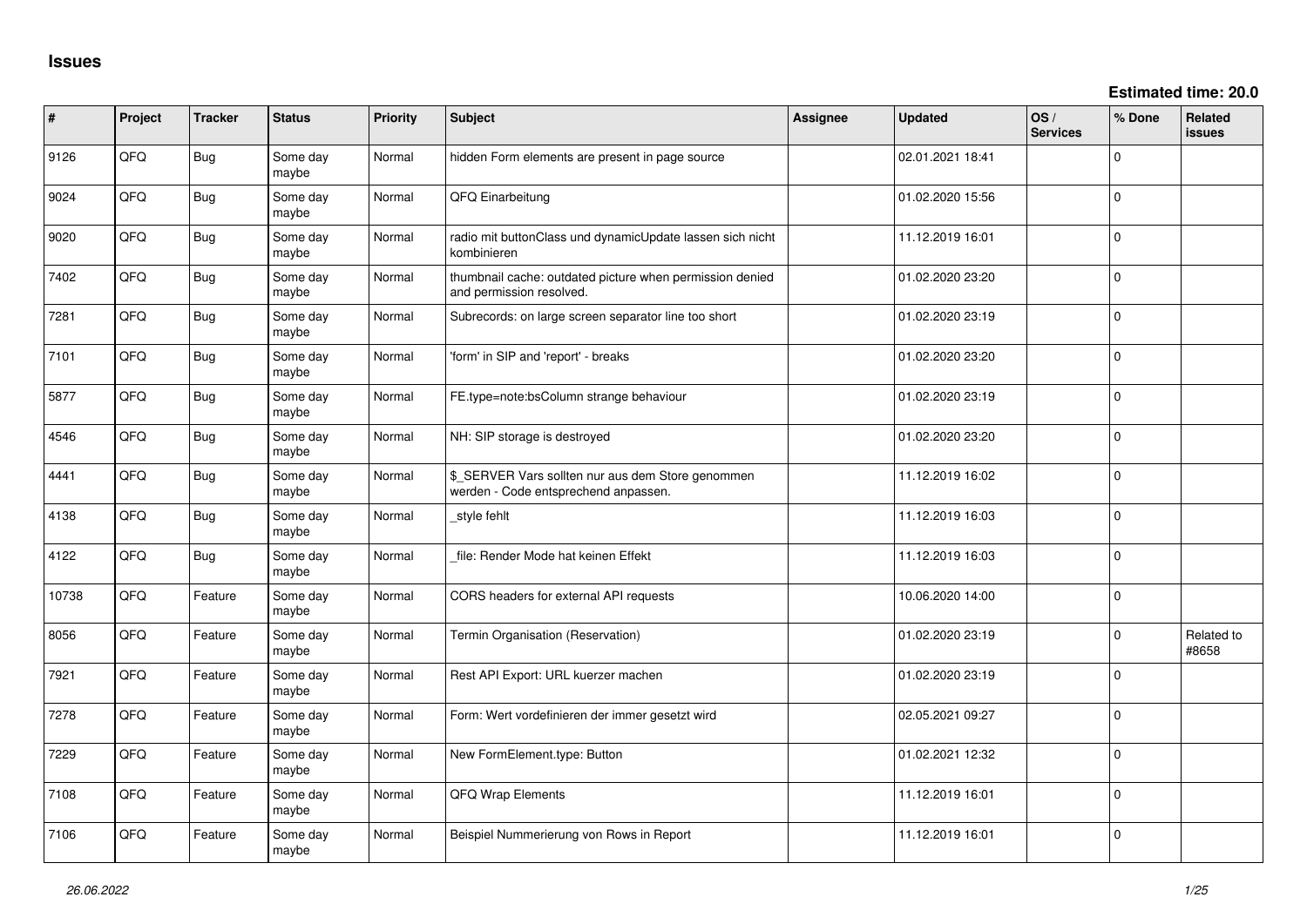| $\vert$ # | Project | <b>Tracker</b> | <b>Status</b>     | <b>Priority</b> | <b>Subject</b>                                                                    | Assignee | <b>Updated</b>   | OS/<br><b>Services</b> | % Done      | Related<br>issues   |
|-----------|---------|----------------|-------------------|-----------------|-----------------------------------------------------------------------------------|----------|------------------|------------------------|-------------|---------------------|
| 7105      | QFQ     | Feature        | Some day<br>maybe | Normal          | Beispiel wie man in einer zweiten Tabelle speichert.                              |          | 11.12.2019 16:01 |                        | $\Omega$    |                     |
| 7104      | QFQ     | Feature        | Some day<br>maybe | Normal          | Manual: hint about escaping if '\r' appears in mail body                          |          | 11.12.2019 16:01 |                        | $\Omega$    |                     |
| 7100      | QFQ     | Feature        | Some day<br>maybe | Normal          | Download: log access, max downloads, time limit                                   |          | 01.02.2020 23:19 |                        | $\Omega$    |                     |
| 6992      | QFQ     | Feature        | Some day<br>maybe | Normal          | DB exception: Syntax Highlight                                                    |          | 11.12.2019 16:01 |                        | $\Omega$    | Related to<br>#5450 |
| 6704      | QFQ     | Feature        | Some day<br>maybe | Normal          | Upload Mode: Bilder in Notizen rechts sollen aktuellen<br>Upload repräsentieren.  |          | 01.02.2020 23:19 |                        | $\Omega$    | Related to<br>#3264 |
| 6515      | QFQ     | Feature        | Some day<br>maybe | Normal          | Formular: Felder dynamisch ein/ausblenden                                         |          | 11.12.2019 16:02 |                        | $\Omega$    |                     |
| 6299      | QFQ     | Feature        | Some day<br>maybe | Normal          | Attack detection: log table with invalid SIP access                               |          | 11.12.2019 16:02 |                        | $\Omega$    | Related to<br>#3947 |
| 6288      | QFQ     | Feature        | Some day<br>maybe | Normal          | Best Practice: Erklaeren wie man ein Formular ganz in<br>'weiss' erstellen kann   |          | 11.12.2019 16:02 |                        | $\Omega$    |                     |
| 6084      | QFQ     | Feature        | Some day<br>maybe | Normal          | New escape type: 'D' - convert date                                               |          | 01.02.2020 23:19 |                        | $\Omega$    |                     |
| 6083      | QFQ     | Feature        | Some day<br>maybe | Normal          | Dynamic Update: Value Check via SQL                                               |          | 11.12.2019 16:02 |                        | $\Omega$    |                     |
| 5923      | QFQ     | Feature        | Some day<br>maybe | Normal          | fillStoreSystemBySqlLate                                                          |          | 01.02.2020 23:19 |                        | $\mathbf 0$ |                     |
| 5895      | QFQ     | Feature        | Some day<br>maybe | Normal          | Tutorial: List of all QFQ Features                                                |          | 01.02.2020 23:19 |                        | $\mathbf 0$ |                     |
| 5893      | QFQ     | Feature        | Some day<br>maybe | Normal          | Edit on double-click                                                              |          | 01.02.2020 23:19 |                        | $\Omega$    | Related to<br>#5894 |
| 5892      | QFQ     | Feature        | Some day<br>maybe | Normal          | QFQ should use T3 API to manipulate FE GROUP<br>membership                        |          | 01.02.2020 23:20 |                        | $\mathbf 0$ |                     |
| 5851      | QFQ     | Feature        | Some day<br>maybe | Normal          | Queue System implementieren: MQTT, RabbitMQ                                       |          | 01.02.2020 23:20 |                        | $\Omega$    | Related to<br>#5715 |
| 5850      | QFQ     | Feature        | Some day<br>maybe | Normal          | Deployment: In QFQ Doc best practice fuer zeitgemaesses<br>Deployment beschreiben |          | 01.02.2020 23:20 |                        | $\Omega$    |                     |
| 5805      | QFQ     | Feature        | Some day<br>maybe | Normal          | TypeAHead SQL value instead of key stored                                         |          | 01.02.2020 23:19 |                        | $\Omega$    | Related to<br>#5444 |
| 5783      | QFQ     | Feature        | Some day<br>maybe | Normal          | <b>BPMN View/Edit</b>                                                             |          | 11.12.2019 16:02 |                        | $\mathbf 0$ |                     |
| 5455      | QFQ     | Feature        | Some day<br>maybe | Normal          | Mail Redirects grld abhaengig                                                     |          | 01.02.2020 23:20 |                        | $\Omega$    |                     |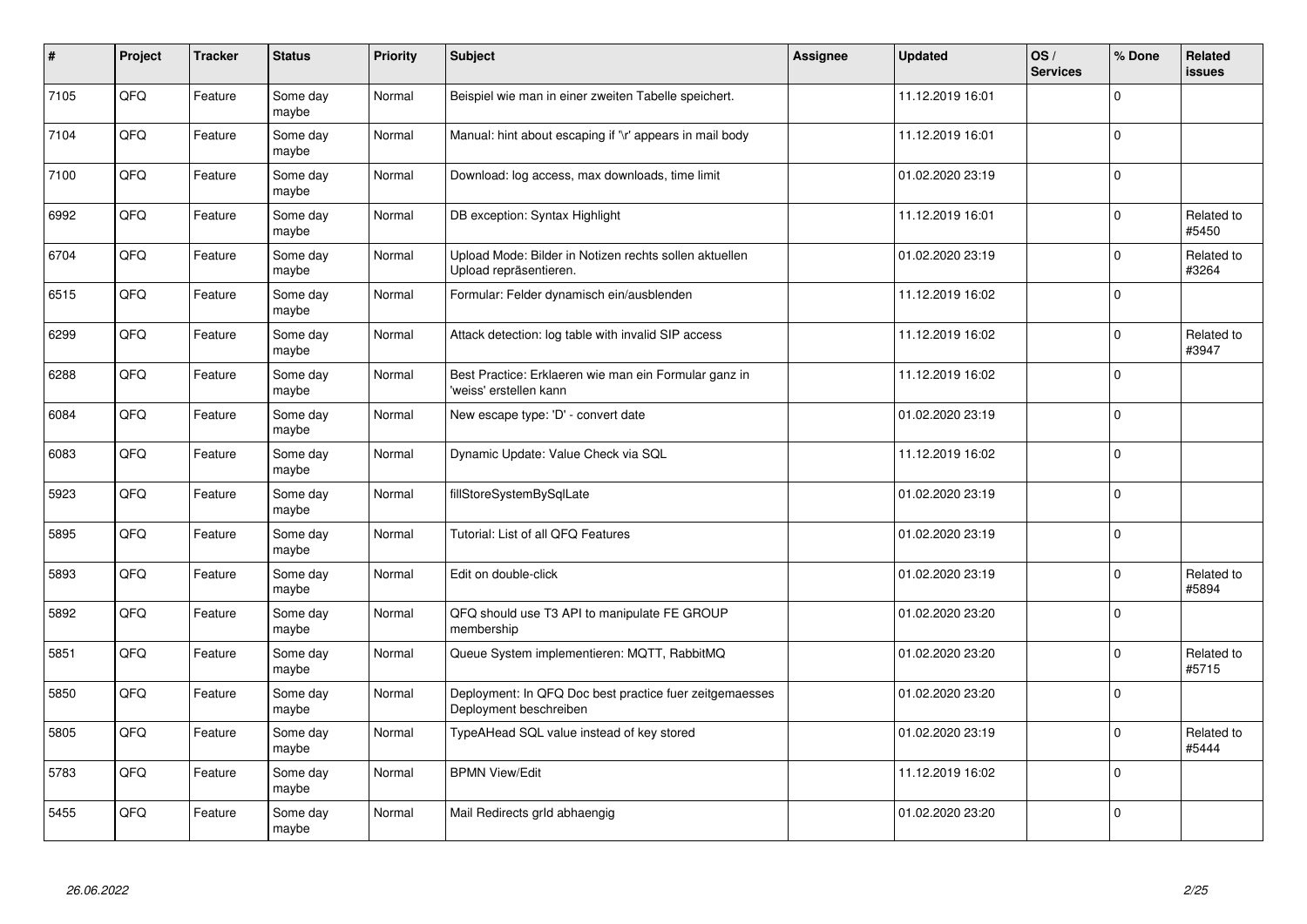| #    | Project | <b>Tracker</b> | <b>Status</b>     | <b>Priority</b> | <b>Subject</b>                                                                                                                                                | Assignee | <b>Updated</b>   | OS/<br><b>Services</b> | % Done         | Related<br><b>issues</b> |
|------|---------|----------------|-------------------|-----------------|---------------------------------------------------------------------------------------------------------------------------------------------------------------|----------|------------------|------------------------|----------------|--------------------------|
| 5452 | QFQ     | Feature        | Some day<br>maybe | Normal          | Thumbnails from PDF: bad quality                                                                                                                              |          | 01.02.2020 23:20 |                        | $\Omega$       |                          |
| 5342 | QFQ     | Feature        | Some day<br>maybe | Normal          | link - with HTML Attributes                                                                                                                                   |          | 01.02.2020 23:20 |                        | $\Omega$       | Related to<br>#14077     |
| 5160 | QFQ     | Feature        | Some day<br>maybe | Normal          | QFQ collaborative / together.js, ShareJS, y-js, collaborative,                                                                                                |          | 11.12.2019 16:02 |                        | $\Omega$       |                          |
| 5129 | QFQ     | Feature        | Some day<br>maybe | Normal          | Reports: SQL fuer x Achse und y Achse                                                                                                                         |          | 11.12.2019 16:02 |                        | $\Omega$       |                          |
| 4974 | QFQ     | Feature        | Some day<br>maybe | Normal          | Long polling - inform all listening clients of changes                                                                                                        |          | 11.12.2019 16:02 |                        | $\mathbf 0$    |                          |
| 4816 | QFQ     | Feature        | Some day<br>maybe | Normal          | Templates for QFQ Reports (Tables, Radios, )                                                                                                                  |          | 01.02.2020 23:20 |                        | $\mathbf 0$    |                          |
| 4719 | QFQ     | Feature        | Some day<br>maybe | Normal          | Custom Message in Client in case of 'Browser tab close,<br>modification will be lost'                                                                         |          | 01.02.2020 23:20 |                        | $\Omega$       |                          |
| 4640 | QFQ     | Feature        | Some day<br>maybe | Normal          | Rename System Forms                                                                                                                                           |          | 01.02.2020 23:20 |                        | $\Omega$       |                          |
| 4627 | QFQ     | Feature        | Some day<br>maybe | Normal          | dbupdate: all tables - check 'create', 'modified' if it is possible<br>to change to default 'CURRENT_TIMESTAMP' and modified<br>'ON UPDATE CURRENT_TIMESTAMP' |          | 01.02.2020 23:20 |                        | $\overline{0}$ |                          |
| 4626 | QFQ     | Feature        | Some day<br>maybe | Normal          | Mobile View: 'classBody=qfq-form-right' makes no sense                                                                                                        |          | 01.02.2020 23:20 |                        | $\Omega$       |                          |
| 4551 | QFQ     | Feature        | Some day<br>maybe | Normal          | Set 'pills' via dynamicUpdate to show/hide/disabled                                                                                                           |          | 01.02.2020 23:20 |                        | $\Omega$       | Related to<br>#3752      |
| 4536 | QFQ     | Feature        | Some day<br>maybe | Normal          | FE upload: problem with delete if mutliple uploads an<br>FE.name="                                                                                            |          | 01.02.2020 23:20 |                        | $\Omega$       |                          |
| 4446 | QFQ     | Feature        | Some day<br>maybe | Normal          | New FE get same feldContainerId as last modifed FE                                                                                                            |          | 01.02.2020 23:20 |                        | $\Omega$       |                          |
| 4445 | QFQ     | Feature        | Some day<br>maybe | Normal          | template group: Option to simulate fieldset                                                                                                                   |          | 28.06.2021 14:11 |                        | $\Omega$       |                          |
| 4444 | QFQ     | Feature        | Some day<br>maybe | Normal          | FE.type=upload: detect mime type                                                                                                                              |          | 11.12.2019 16:02 |                        | $\mathbf 0$    | Related to<br>#4303      |
| 4443 | QFQ     | Feature        | Some day<br>maybe | Normal          | Form: multiple secondary tables                                                                                                                               |          | 01.02.2020 23:20 |                        | $\Omega$       |                          |
| 4442 | QFQ     | Feature        | Some day<br>maybe | Normal          | Special Column Name: link - new symbol G (Glyph) to<br>choose any available symbol                                                                            |          | 11.12.2019 16:02 |                        | $\Omega$       |                          |
| 4440 | QFQ     | Feature        | Some day<br>maybe | Normal          | Manual.rst: explain how to. expand PHP Session to 4h                                                                                                          |          | 11.12.2019 16:02 |                        | $\Omega$       |                          |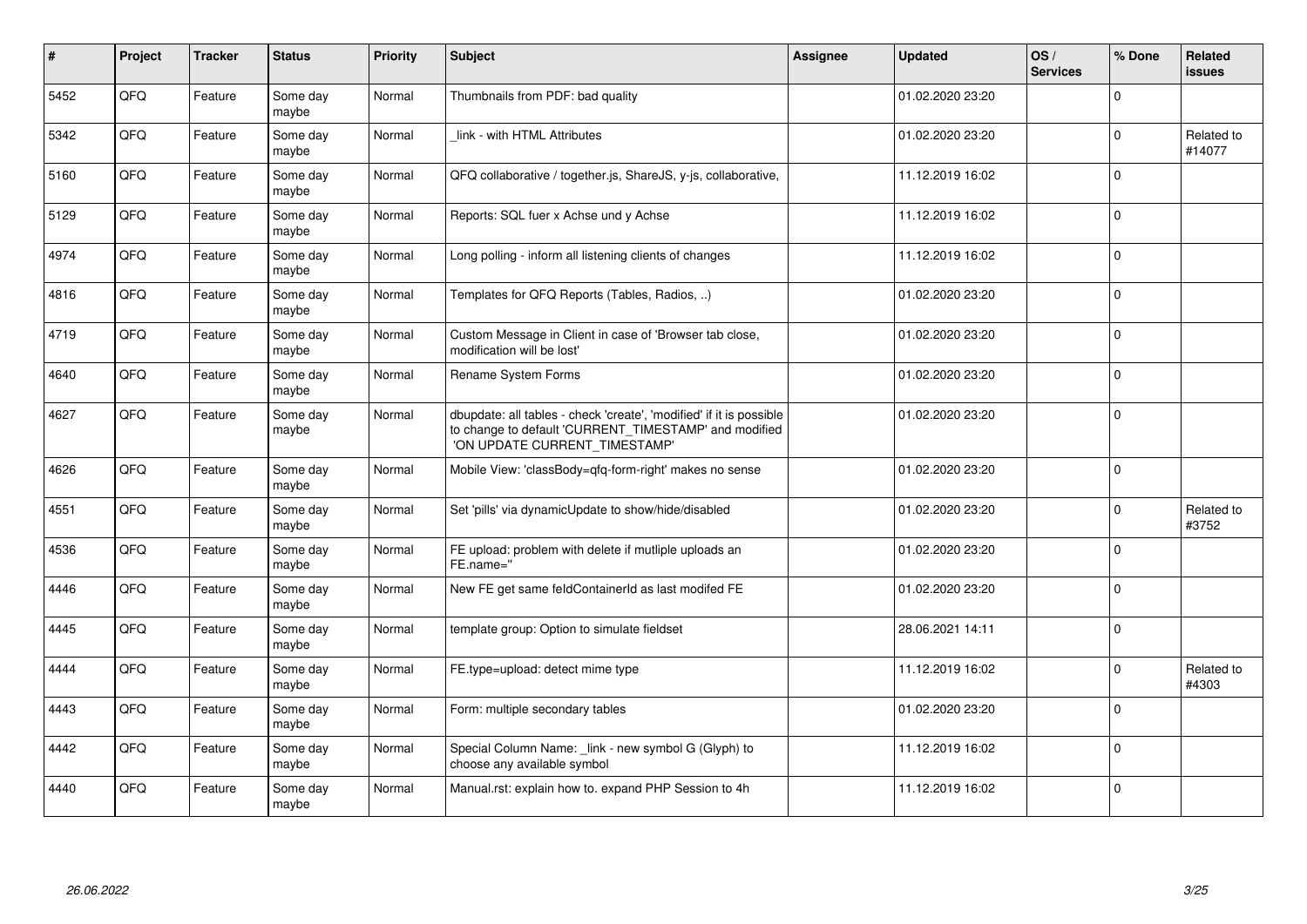| #    | Project | <b>Tracker</b> | <b>Status</b>     | <b>Priority</b> | <b>Subject</b>                                                                                                                                           | Assignee | <b>Updated</b>   | OS/<br><b>Services</b> | % Done      | Related<br><b>issues</b>                    |
|------|---------|----------------|-------------------|-----------------|----------------------------------------------------------------------------------------------------------------------------------------------------------|----------|------------------|------------------------|-------------|---------------------------------------------|
| 4439 | QFQ     | Feature        | Some day<br>maybe | Normal          | Log: report all actions fired by an FE Element, incl. the<br>original directive (slaveld, sqllnsert, )                                                   |          | 01.02.2020 23:20 |                        | $\Omega$    | Related to<br>#4432,<br>Related to<br>#5458 |
| 4435 | QFQ     | Feature        | Some day<br>maybe | Normal          | Report: striptags - specify allowed tags                                                                                                                 |          | 01.02.2020 23:20 |                        | $\Omega$    |                                             |
| 4433 | QFQ     | Feature        | Some day<br>maybe | Normal          | Log when SIP will be destroyed by QFQ for any (security)<br>reason                                                                                       |          | 01.02.2020 23:20 |                        | $\Omega$    | Related to<br>#4432,<br>Related to<br>#5458 |
| 4027 | QFQ     | Feature        | Some day<br>maybe | Normal          | Missing: orange 'check' / 'bullet'                                                                                                                       |          | 11.12.2019 16:03 |                        | $\Omega$    |                                             |
| 3880 | QFQ     | Feature        | Some day<br>maybe | Normal          | Form 'Form': anlegen einer Tabelle                                                                                                                       |          | 14.01.2021 10:12 |                        | $\Omega$    |                                             |
| 3879 | QFQ     | Feature        | Some day<br>maybe | Normal          | Form 'FormElement': Beim Feld 'name' rechts in der Notiz<br>einen Link einblenden - a) aktuelle Definition anzeigen, b)<br>Spalte in der Tabelle anlegen |          | 11.12.2019 16:03 |                        | $\mathbf 0$ |                                             |
| 3878 | QFQ     | Feature        | Some day<br>maybe | Normal          | Form 'FormElement': Spalte 'name' typeAhead mit<br>Spaltennamen der Primarytable.                                                                        |          | 11.12.2019 16:03 |                        | $\mathbf 0$ |                                             |
| 3646 | QFQ     | Feature        | Some day<br>maybe | Normal          | Moeglichkeit HTML Tags in Reports auszugeben (zu<br>enkodieren: htmlspecialchars)                                                                        |          | 11.12.2019 16:02 |                        | $\Omega$    | Related to<br>#14320                        |
| 3617 | QFQ     | Feature        | Some day<br>maybe | Normal          | Load javascripts at bottom                                                                                                                               |          | 11.12.2019 16:02 |                        | $\Omega$    |                                             |
| 3567 | QFQ     | Feature        | Some day<br>maybe | Low             | 'Save', 'Close', 'New' als FormElement                                                                                                                   |          | 11.12.2019 16:02 |                        | $\Omega$    |                                             |
| 3495 | QFQ     | Feature        | Some day<br>maybe | Normal          | Predifined Parameter werden nicht in '+' (add new record)<br>SIP gerendert.                                                                              |          | 11.12.2019 16:02 |                        | $\mathbf 0$ |                                             |
| 2950 | QFQ     | Feature        | Some day<br>maybe | Normal          | Inhalt QFQ Records als File                                                                                                                              |          | 11.12.2019 16:03 |                        | $\Omega$    |                                             |
| 1623 | QFQ     | Feature        | Some day<br>maybe | Normal          | RealURL                                                                                                                                                  |          | 11.12.2019 16:03 |                        | 30          |                                             |
| 1510 | QFQ     | Feature        | Some day<br>maybe | Normal          | jquery von google laden, falls das nicht geht lokal                                                                                                      |          | 11.12.2019 16:03 |                        | $\mathbf 0$ |                                             |
| 1253 | QFQ     | Feature        | Some day<br>maybe | Normal          | QF: Colorpicker                                                                                                                                          |          | 11.12.2019 16:03 |                        | 0           |                                             |
| 1251 | QFG     | Feature        | Some day<br>maybe | Normal          | QF: Combo                                                                                                                                                |          | 11.12.2019 16:03 |                        | $\Omega$    |                                             |
| 1234 | QFQ     | Feature        | Some day<br>maybe | Normal          | QF: Record numbering: Im Grid soll in Spalte 1 optional die<br>laufende Nummer der Records angezeigt werden.                                             |          | 01.02.2020 23:20 |                        | $\mathbf 0$ |                                             |
| 955  | QFQ     | Feature        | Some day<br>maybe | Normal          | QF: Notizen vor/nach dem Form                                                                                                                            |          | 01.02.2020 23:20 |                        | 0           |                                             |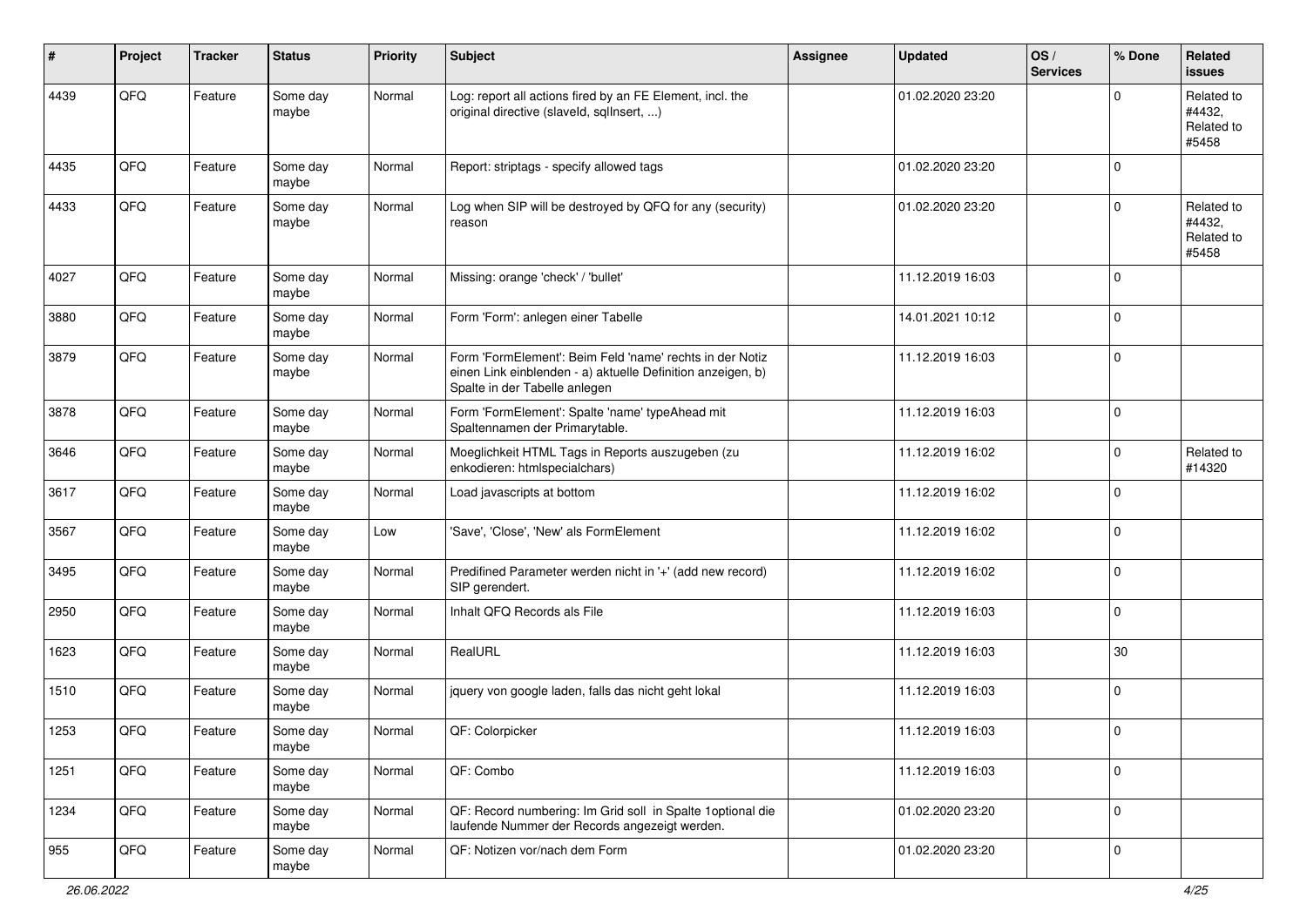| #     | Project | <b>Tracker</b> | <b>Status</b>     | <b>Priority</b> | <b>Subject</b>                                                             | Assignee | <b>Updated</b>   | OS/<br><b>Services</b> | % Done      | Related<br><b>issues</b>                    |
|-------|---------|----------------|-------------------|-----------------|----------------------------------------------------------------------------|----------|------------------|------------------------|-------------|---------------------------------------------|
| 880   | QFQ     | Feature        | Some day<br>maybe | Urgent          | Security: PHP, SQL Injection, XSS                                          |          | 03.05.2021 21:14 |                        | $\Omega$    | Related to<br>#14320                        |
| 4194  | QFQ     | Feature        | In Progress       | Normal          | Bootstrap 4 ist jetzt offiziel                                             |          | 03.05.2021 20:47 |                        | $\mathbf 0$ | Related to<br>#10114                        |
| 11715 | QFQ     | Bug            | <b>New</b>        | Normal          | acceptZeroAsRequired and requiredOffButMark do not<br>coincide             |          | 08.12.2020 12:13 |                        | $\Omega$    |                                             |
| 11522 | QFQ     | Bug            | <b>New</b>        | Normal          | Aus/Einblenden von Reitern                                                 |          | 13.11.2020 14:58 |                        | $\mathbf 0$ |                                             |
| 11195 | QFQ     | Bug            | New               | Low             | Dynamic Update: Note not updated if new text is empty<br>(v20.4)           |          | 25.09.2020 11:14 |                        | $\Omega$    |                                             |
| 10890 | QFQ     | Bug            | New               | Normal          | AutoCron hangs                                                             |          | 20.07.2020 13:56 |                        | $\mathbf 0$ |                                             |
| 10766 | QFQ     | Bug            | New               | High            | Radiobutton / parameter.buttonClass=btn-default: dynamic<br>update         |          | 03.05.2021 21:12 |                        | $\Omega$    | Related to<br>#11237                        |
| 10759 | QFQ     | <b>Bug</b>     | <b>New</b>        | Normal          | emptyMeansNull - Feld falsch aktualisiert                                  |          | 12.11.2020 23:45 |                        | $\mathbf 0$ |                                             |
| 10324 | QFQ     | Bug            | New               | Normal          | Excel Export mit Template funktioniert nur, wenn Template<br>vor uid kommt |          | 30.03.2020 11:20 |                        | $\Omega$    | Related to<br>#10257                        |
| 9855  | QFQ     | Bug            | <b>New</b>        | Normal          | <b>Required Check</b>                                                      |          | 01.02.2020 15:56 |                        | $\Omega$    |                                             |
| 12156 | QFQ     | Feature        | New               | Normal          | Form: Optional disable 'leave page'                                        |          | 03.05.2021 20:45 |                        | $\Omega$    |                                             |
| 12135 | QFQ     | Feature        | <b>New</b>        | Normal          | Subrecord: Notiz                                                           |          | 24.04.2021 16:58 |                        | $\Omega$    |                                             |
| 12039 | QFQ     | Feature        | New               | Normal          | Missing htmlSpecialChar() in pre processing on form submit                 |          | 18.02.2021 00:09 |                        | $\Omega$    | Related to<br>#14320                        |
| 12038 | QFQ     | Feature        | <b>New</b>        | Normal          | a) STORE_VAR: filenameOnlyStripUniq, b) SP:<br>QSTRIPUNIQ()                |          | 17.02.2021 23:55 |                        | $\Omega$    |                                             |
| 11850 | QFQ     | Feature        | <b>New</b>        | Urgent          | Wizard Form: basierend auf einer Tabelle eine Form<br>anlegen.             |          | 03.05.2021 21:12 |                        | $\Omega$    | Blocked by<br>#8082                         |
| 11716 | QFQ     | Feature        | <b>New</b>        | Normal          | Form an beliebiger Stelle im Report anzeigen                               |          | 09.12.2020 09:47 |                        | $\Omega$    |                                             |
| 11535 | QFQ     | Feature        | <b>New</b>        | Normal          | Ability to create SQL columns in frontend QFQ forms                        |          | 17.11.2020 12:11 |                        | 0           |                                             |
| 11534 | QFQ     | Feature        | New               | Normal          | Report: Action on selected rows - Table batchprocessing<br>feature         |          | 18.11.2020 08:15 |                        | $\Omega$    |                                             |
| 10874 | QFQ     | Feature        | New               | Normal          | Erstellen eines Foreign Keys in der Tabelle "FormElement"                  |          | 13.07.2020 10:11 |                        | $\mathbf 0$ |                                             |
| 10763 | QFQ     | Feature        | New               | Normal          | form accessed and submitted despite logout?                                |          | 16.06.2020 11:43 |                        | $\Omega$    |                                             |
| 10384 | QFG     | Feature        | New               | Normal          | Parameter Exchange QFQ Instances                                           |          | 07.05.2020 09:38 |                        | $\Omega$    |                                             |
| 10345 | QFQ     | Feature        | New               | Normal          | Templates - Patterns QFQ Style                                             |          | 03.05.2021 21:01 |                        | $\mathbf 0$ | Related to<br>#10713                        |
| 10114 | QFQ     | Feature        | New               | High            | Symbol (Link): 'G:' (Glyphicon) replaced by 'i:' (icon)                    |          | 07.12.2021 17:19 |                        | $\Omega$    | Related to<br>#3797,<br>Related to<br>#4194 |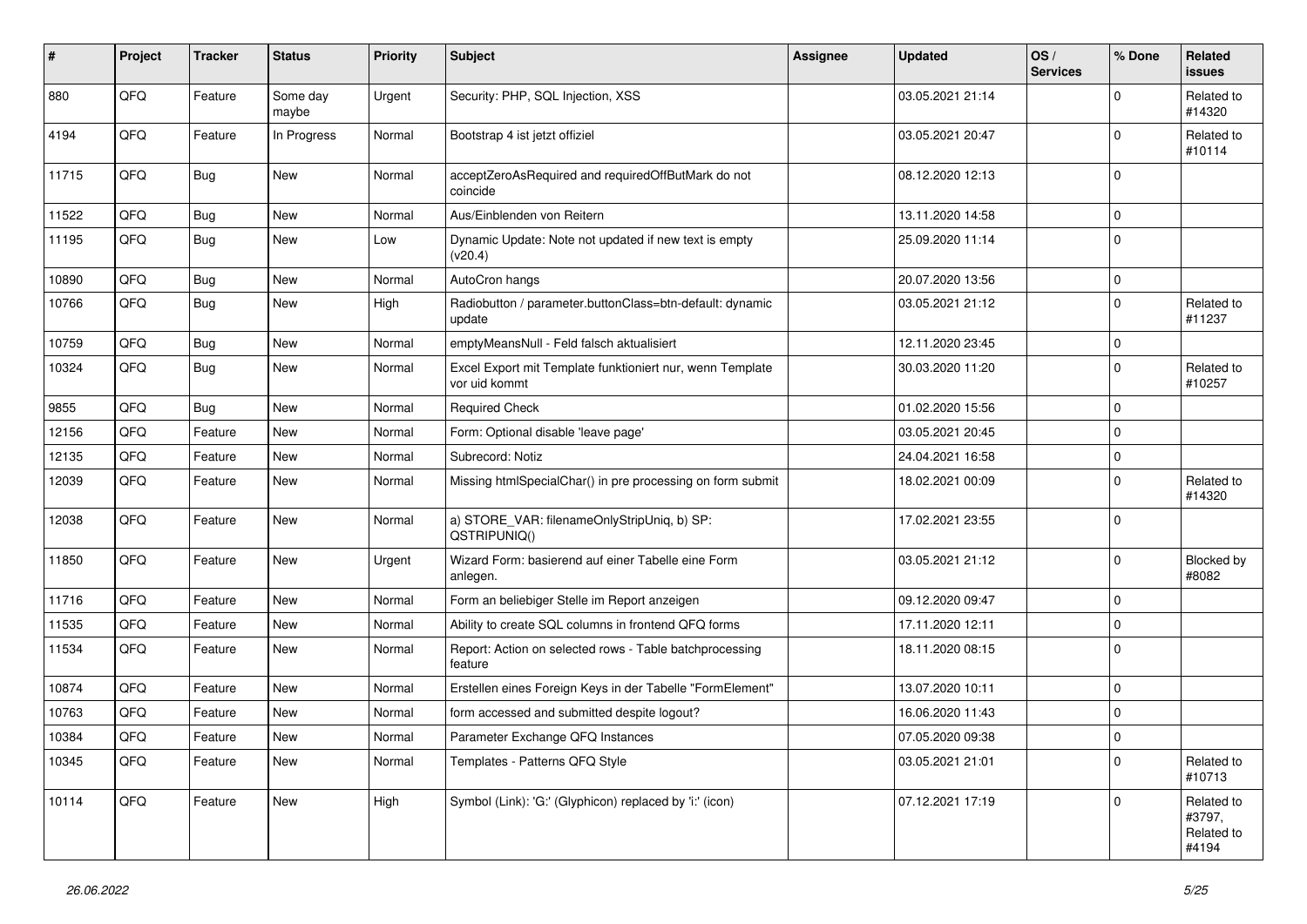| ∦     | Project | <b>Tracker</b> | <b>Status</b>     | <b>Priority</b> | <b>Subject</b>                                                                                                                                           | Assignee        | <b>Updated</b>   | OS/<br><b>Services</b> | % Done      | Related<br>issues                                                      |
|-------|---------|----------------|-------------------|-----------------|----------------------------------------------------------------------------------------------------------------------------------------------------------|-----------------|------------------|------------------------|-------------|------------------------------------------------------------------------|
| 9853  | QFQ     | Feature        | <b>New</b>        | Normal          | Check das SQL / QFQ / Mail Logfile geschrieben wird                                                                                                      |                 | 09.01.2020 11:15 |                        | $\Omega$    |                                                                        |
| 14185 | QFQ     | Feature        | <b>New</b>        | Normal          | External/Autocron.php - better suitable directory                                                                                                        | Support: System | 28.05.2022 11:03 |                        | $\Omega$    |                                                                        |
| 4454  | QFQ     | Bug            | Some day<br>maybe | Normal          | Required Elements: multiple elements in a row - whole row<br>marked if only one input is empty.                                                          | Benjamin Baer   | 01.02.2020 23:20 |                        | $\mathbf 0$ |                                                                        |
| 4398  | QFQ     | Bug            | Some day<br>maybe | Normal          | Typeahead: mouse click in a prefilled input opens a single<br>item dropdown with the current value - click on it seems to<br>set the value, not the key. | Benjamin Baer   | 01.02.2020 23:20 |                        | $\Omega$    | Related to<br>#4457                                                    |
| 2063  | QFQ     | Bug            | Some day<br>maybe | Normal          | Pills auf 'inaktiv' setzen falls keine Element auf dem Pill<br>sichtbar sind.                                                                            | Benjamin Baer   | 11.12.2019 16:03 |                        | $\Omega$    | Related to<br>#3752                                                    |
| 9130  | QFQ     | Feature        | Some day<br>maybe | Normal          | tablesorter: Automatic Row numbering / Zeilenummer                                                                                                       | Benjamin Baer   | 01.02.2020 23:22 |                        | $\mathbf 0$ |                                                                        |
| 8522  | QFQ     | Feature        | Some day<br>maybe | Normal          | build QFQ - npm warnings                                                                                                                                 | Benjamin Baer   | 01.02.2020 23:19 |                        | 50          |                                                                        |
| 7732  | QFQ     | Feature        | Some day<br>maybe | Normal          | Javascript: Lazy Loading der add on libs                                                                                                                 | Benjamin Baer   | 08.06.2022 10:38 |                        | $\Omega$    | Related to<br>#12611.<br>Related to<br>#12490,<br>Related to<br>#10013 |
| 6972  | QFQ     | Feature        | Some day<br>maybe | Normal          | Fabric Clipboard / cross browser tab                                                                                                                     | Benjamin Baer   | 01.02.2020 23:21 |                        | $\Omega$    |                                                                        |
| 6970  | QFQ     | Feature        | Some day<br>maybe | Normal          | tablesorter: default fuer 'sortReset' aendern von 'Ctrl' zu 'Alt'                                                                                        | Benjamin Baer   | 01.02.2020 23:21 |                        | $\Omega$    |                                                                        |
| 5389  | QFQ     | Feature        | Some day<br>maybe | Normal          | QFQ Design: Multline label / note                                                                                                                        | Benjamin Baer   | 01.02.2020 23:19 |                        | $\Omega$    |                                                                        |
| 5024  | QFQ     | Feature        | Some day<br>maybe | Normal          | Fabric: Generate PDF with edits                                                                                                                          | Benjamin Baer   | 01.02.2020 23:20 |                        | $\mathbf 0$ | Related to<br>#10704                                                   |
| 4420  | QFQ     | Feature        | Some day<br>maybe | Normal          | Client: Local Storage - store the changes of a form, local in<br>the browser.                                                                            | Benjamin Baer   | 11.12.2019 16:02 |                        | $\Omega$    |                                                                        |
| 3692  | QFQ     | Feature        | Some day<br>maybe | Normal          | QFQ Webseite                                                                                                                                             | Benjamin Baer   | 11.12.2019 16:02 |                        | $\Omega$    | Related to<br>#5033                                                    |
| 3415  | QFQ     | Feature        | Some day<br>maybe | Normal          | FE Login Box Templatefile                                                                                                                                | Benjamin Baer   | 11.12.2019 16:02 |                        | $\Omega$    |                                                                        |
| 9898  | QFQ     | Bug            | Feedback          | Normal          | Formular trotz Timeout gespeichert                                                                                                                       | Benjamin Baer   | 01.02.2020 15:56 |                        | 0           |                                                                        |
| 9535  | QFQ     | Bug            | Feedback          | Normal          | Report:  AS '_vertical' - column to wide - vertical >> rot45,<br>rot90                                                                                   | Benjamin Baer   | 01.02.2020 15:56 |                        | $\Omega$    |                                                                        |
| 9548  | QFQ     | Feature        | Feedback          | High            | FormElement: Pattern mismatch - optional report only on<br>focus lost                                                                                    | Benjamin Baer   | 03.05.2021 21:14 |                        | 0           |                                                                        |
| 7602  | QFQ     | Feature        | ToDo              | High            | Multi Select: with checkboxes                                                                                                                            | Benjamin Baer   | 22.03.2022 09:07 |                        | $\mathbf 0$ |                                                                        |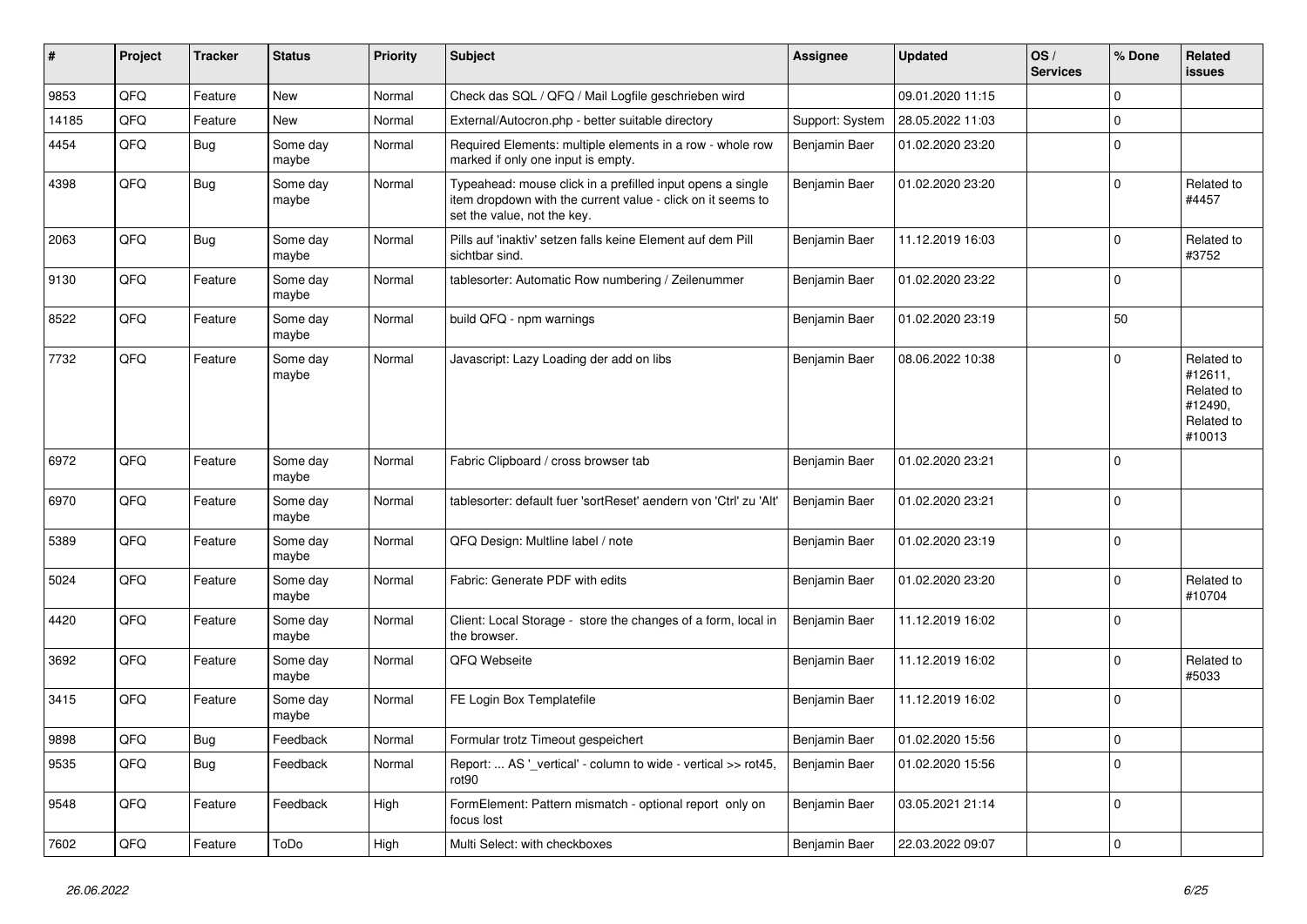| #     | Project | <b>Tracker</b> | <b>Status</b>     | <b>Priority</b> | <b>Subject</b>                                                                                      | Assignee            | <b>Updated</b>   | OS/<br><b>Services</b> | % Done      | Related<br><b>issues</b>                                              |
|-------|---------|----------------|-------------------|-----------------|-----------------------------------------------------------------------------------------------------|---------------------|------------------|------------------------|-------------|-----------------------------------------------------------------------|
| 6566  | QFQ     | <b>Bug</b>     | Priorize          | Normal          | Link Function 'delete': provided parameter missing on page<br>reload                                | Benjamin Baer       | 03.01.2022 08:08 |                        | $\Omega$    |                                                                       |
| 6140  | QFQ     | <b>Bug</b>     | Priorize          | Normal          | QFQ DnD Sort: Locked fields                                                                         | Benjamin Baer       | 21.03.2022 09:56 |                        | $\mathbf 0$ |                                                                       |
| 4457  | QFQ     | <b>Bug</b>     | Priorize          | Normal          | typeahead: pressing return to select an item, saves the form<br>and closes the form.                | Benjamin Baer       | 03.01.2022 08:01 |                        | $\Omega$    | Related to<br>#4398                                                   |
| 2665  | QFQ     | <b>Bug</b>     | Priorize          | Normal          | Dynamic Update funktioniert nicht, wenn beim<br>entsprechenden FormElement eine size angegeben ist. | Benjamin Baer       | 03.01.2022 08:12 |                        | 30          |                                                                       |
| 10003 | QFQ     | Feature        | Priorize          | Normal          | fieldset: stronger visualize group                                                                  | Benjamin Baer       | 12.02.2020 08:13 |                        | $\Omega$    |                                                                       |
| 9135  | QFQ     | Feature        | Priorize          | Normal          | Progress Bar generic / replace old hourglass download<br>popup                                      | Benjamin Baer       | 03.01.2022 07:43 |                        | $\Omega$    |                                                                       |
| 7965  | QFQ     | Feature        | Priorize          | Normal          | Input type 'text' with visual format - currency                                                     | Benjamin Baer       | 03.01.2022 07:45 |                        | $\Omega$    |                                                                       |
| 7730  | QFQ     | Feature        | Priorize          | Normal          | SELECT Box: title in between                                                                        | Benjamin Baer       | 01.02.2020 23:22 |                        | $\Omega$    |                                                                       |
| 6870  | QFQ     | Feature        | Priorize          | Normal          | Click on 'link' triggers an API call                                                                | Benjamin Baer       | 03.01.2022 08:25 |                        | $\Omega$    |                                                                       |
| 6801  | QFQ     | Feature        | Priorize          | Normal          | Fabric: Maximize / FullIscreen                                                                      | Benjamin Baer       | 21.03.2022 09:56 |                        | $\mathbf 0$ |                                                                       |
| 6224  | QFQ     | Feature        | Priorize          | Normal          | Dynamic update: fade in/out fields                                                                  | Benjamin Baer       | 21.03.2022 09:50 |                        | $\Omega$    |                                                                       |
| 5562  | QFQ     | Feature        | Priorize          | Normal          | Drag'n'Drop fuer Uploads                                                                            | Benjamin Baer       | 21.03.2022 09:52 |                        | $\Omega$    | Related to<br>#9706                                                   |
| 5366  | QFQ     | Feature        | Priorize          | Normal          | Saving with keyboard shortcuts                                                                      | Benjamin Baer       | 21.03.2022 09:47 |                        | $\Omega$    |                                                                       |
| 13647 | QFQ     | Bug            | <b>New</b>        | Normal          | Autofocus funktioniert nicht auf Chrome                                                             | Benjamin Baer       | 19.03.2022 17:44 |                        | $\Omega$    |                                                                       |
| 13528 | QFQ     | Bug            | <b>New</b>        | Normal          | gfg.io > releases: es wird kein neues Release angelegt                                              | Benjamin Baer       | 19.03.2022 17:46 |                        | $\Omega$    |                                                                       |
| 11237 | QFQ     | <b>Bug</b>     | New               | High            | Radiobutton / parameter.buttonClass= btn-default - kein dirty<br>Trigger                            | Benjamin Baer       | 03.05.2021 21:12 |                        | $\Omega$    | Related to<br>#10766                                                  |
| 11057 | QFQ     | Bug            | <b>New</b>        | High            | Checkboxes ohne span.checkmark im Report werden<br>ausgeblendet                                     | Benjamin Baer       | 03.05.2021 21:12 |                        | $\Omega$    | Related to<br>#11039                                                  |
| 12556 | QFQ     | Feature        | New               | Normal          | Pills Title: colored = static or dynamic on allrequiredgiven                                        | Benjamin Baer       | 19.03.2022 17:49 |                        | $\mathbf 0$ |                                                                       |
| 12490 | QFQ     | Feature        | <b>New</b>        | Normal          | Loading Plugins in QFQ - see what tinymce does. (lazy<br>loading)                                   | Benjamin Baer       | 08.06.2022 10:37 |                        | $\Omega$    | Related to<br>#12611,<br>Related to<br>#10013.<br>Related to<br>#7732 |
| 12476 | QFQ     | Feature        | <b>New</b>        | Normal          | clearMe: a) should trigger 'dirty', b) sticky on textarea resize                                    | Benjamin Baer       | 04.01.2022 08:40 |                        | $\Omega$    | Related to<br>#9528                                                   |
| 9669  | QFQ     | Bug            | Some day<br>maybe | Normal          | Checkbox / Template Group: radio/checkbox visible broken<br>after 'add'                             | <b>Carsten Rose</b> | 16.06.2021 13:47 |                        | $\Omega$    | Related to<br>#8091                                                   |
| 9281  | QFQ     | Bug            | Some day<br>maybe | Normal          | Allow STRICT_TRANS_TABLES                                                                           | <b>Carsten Rose</b> | 02.01.2021 18:43 |                        | $\Omega$    |                                                                       |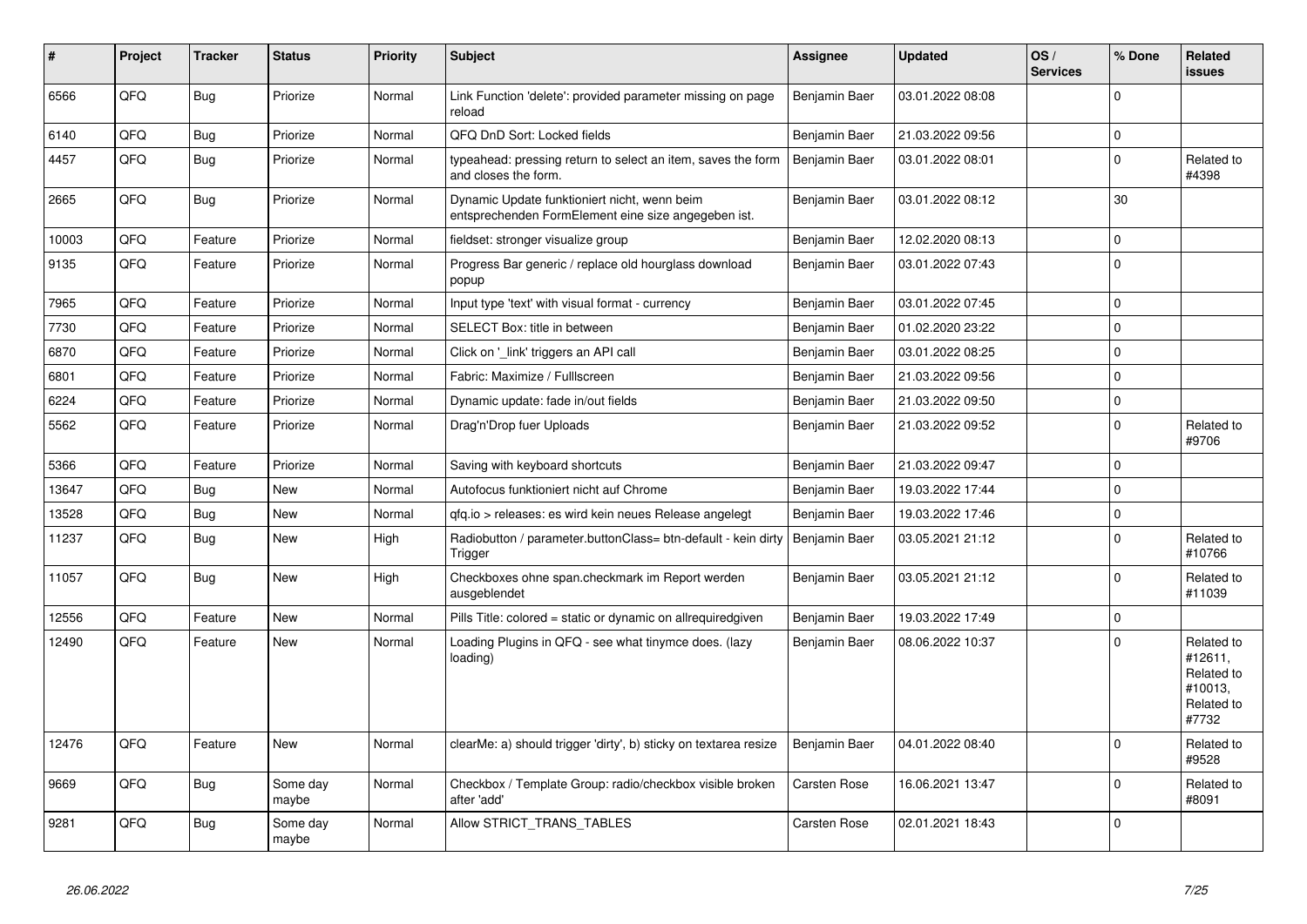| ∦    | Project | <b>Tracker</b> | <b>Status</b>     | <b>Priority</b> | <b>Subject</b>                                                                                                       | <b>Assignee</b>     | <b>Updated</b>   | OS/<br><b>Services</b> | % Done      | Related<br>issues                              |
|------|---------|----------------|-------------------|-----------------|----------------------------------------------------------------------------------------------------------------------|---------------------|------------------|------------------------|-------------|------------------------------------------------|
| 8106 | QFQ     | Bug            | Some day<br>maybe | Normal          | Dynamic Update: Feld kann nicht auf empty zurückgesetzt<br>werden                                                    | Carsten Rose        | 11.12.2019 16:01 |                        | $\Omega$    |                                                |
| 7456 | QFQ     | Bug            | Some day<br>maybe | Low             | Todos in Code: solve or make ticket                                                                                  | <b>Carsten Rose</b> | 16.09.2021 15:10 |                        | 0           |                                                |
| 5991 | QFQ     | Bug            | Some day<br>maybe | Normal          | URLs with ' ' or long parameter are problematic                                                                      | <b>Carsten Rose</b> | 01.02.2020 23:19 |                        | $\Omega$    |                                                |
| 5768 | QFQ     | Bug            | Some day<br>maybe | Normal          | '{{pageLanguage:T}}' missing if QFQ is called via api                                                                | <b>Carsten Rose</b> | 01.02.2020 23:19 |                        | 0           |                                                |
| 5706 | QFQ     | <b>Bug</b>     | Some day<br>maybe | Normal          | upload: fileDestination needs to be sanatized                                                                        | <b>Carsten Rose</b> | 01.02.2020 23:19 |                        | $\mathbf 0$ |                                                |
| 5557 | QFQ     | Bug            | Some day<br>maybe | Normal          | Form load: STORE_RECORD filled, but should be empty                                                                  | <b>Carsten Rose</b> | 01.02.2020 23:19 |                        | $\Omega$    |                                                |
| 5021 | QFQ     | Bug            | Some day<br>maybe | Normal          | FE.typ=extra - during save displays error 'datum2' already<br>filled in STORE_SIP - the value is stored nevertheless | <b>Carsten Rose</b> | 01.02.2020 23:19 |                        | $\Omega$    | Related to<br>#3875                            |
| 4771 | QFQ     | Bug            | Some day<br>maybe | Normal          | qfq: select-down-values empty after save (edit-form for<br>program administrators)                                   | <b>Carsten Rose</b> | 01.02.2020 23:20 |                        | $\Omega$    | Related to<br>#4549, Has<br>duplicate<br>#4282 |
| 4659 | QFQ     | <b>Bug</b>     | Some day<br>maybe | Normal          | infoButtonExtra                                                                                                      | <b>Carsten Rose</b> | 01.02.2020 23:20 |                        | $\Omega$    |                                                |
| 4651 | QFQ     | Bug            | Some day<br>maybe | Normal          | "Loading document" Modal wird angezeigt bei uzhcd type=2<br>Ansicht                                                  | Carsten Rose        | 01.02.2020 23:20 |                        | $\mathbf 0$ |                                                |
| 4583 | QFQ     | Bug            | Some day<br>maybe | Normal          | Dynamic Update bei TypeAhead Feldern                                                                                 | <b>Carsten Rose</b> | 01.02.2020 23:19 |                        | 0           |                                                |
| 4549 | QFQ     | Bug            | Some day<br>maybe | Normal          | TemplateGroups: FE.type SELECT loose selected value<br>after save                                                    | <b>Carsten Rose</b> | 01.02.2020 23:20 |                        | $\Omega$    | Related to<br>#4548,<br>Related to<br>#4771    |
| 4528 | QFQ     | Bug            | Some day<br>maybe | Normal          | extraButtonLock mit SQLAhead Bug                                                                                     | <b>Carsten Rose</b> | 01.02.2020 23:19 |                        | $\mathbf 0$ |                                                |
| 4328 | QFQ     | Bug            | Some day<br>maybe | Normal          | Error Message: Show FE name/number on problems in FE                                                                 | <b>Carsten Rose</b> | 01.02.2020 23:20 |                        | 0           |                                                |
| 4293 | QFQ     | Bug            | Some day<br>maybe | Normal          | Download broken if token 'd:' is missing - but no error<br>message                                                   | <b>Carsten Rose</b> | 11.12.2019 16:03 |                        | $\Omega$    | Related to<br>#7514                            |
| 4279 | QFQ     | <b>Bug</b>     | Some day<br>maybe | High            | config.linkVars lost                                                                                                 | Carsten Rose        | 03.05.2021 21:14 |                        | 0           |                                                |
| 4092 | QFG     | Bug            | Some day<br>maybe | Normal          | 1) Logging verbessern wann welches FE warum<br>ausgefuehrt wird, 2) Documentation: Best Practice Template<br>Group   | Carsten Rose        | 01.02.2020 23:19 |                        | 0           | Related to<br>#3504                            |
| 4008 | QFQ     | <b>Bug</b>     | Some day<br>maybe | Normal          | FormElemen.type=sendmail: wrong 'TO' if 'real<br>name <rea@mail.to>' is used</rea@mail.to>                           | Carsten Rose        | 11.12.2019 16:03 |                        | 0           |                                                |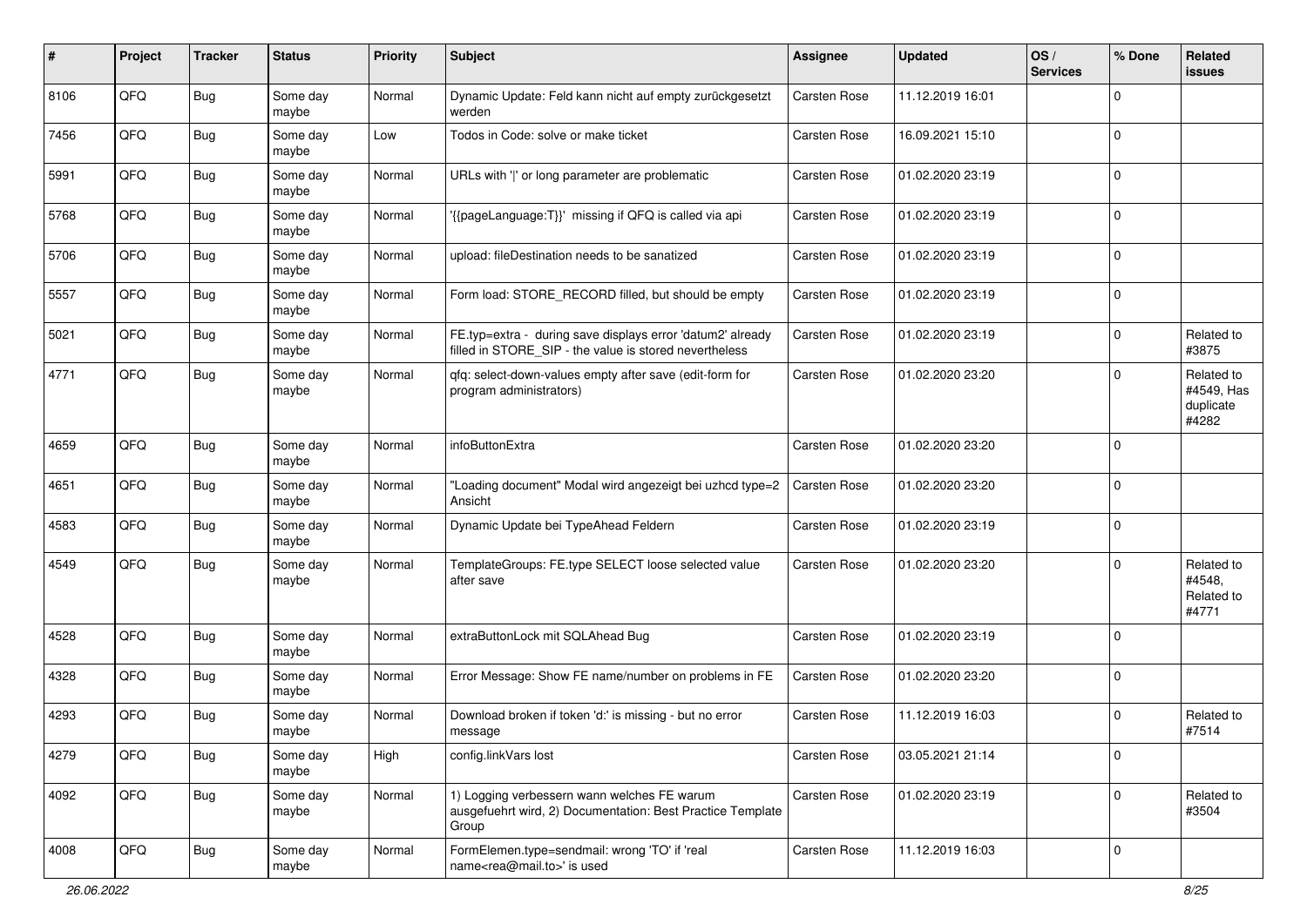| ∦     | Project | <b>Tracker</b> | <b>Status</b>     | <b>Priority</b> | <b>Subject</b>                                                                                                                | <b>Assignee</b>     | <b>Updated</b>   | OS/<br><b>Services</b> | % Done      | Related<br>issues                                                     |
|-------|---------|----------------|-------------------|-----------------|-------------------------------------------------------------------------------------------------------------------------------|---------------------|------------------|------------------------|-------------|-----------------------------------------------------------------------|
| 3895  | QFQ     | Bug            | Some day<br>maybe | Normal          | typeahead pedantic: on lehrkredit ldap webpass - if only one<br>person is in dropdown, such person can't be selected          | Carsten Rose        | 11.12.2019 16:03 |                        | $\Omega$    |                                                                       |
| 3882  | QFQ     | Bug            | Some day<br>maybe | Normal          | templateGroup: disable 'add' if limit is reached - funktioniert<br>nicht wenn bereits records existierten                     | <b>Carsten Rose</b> | 11.12.2019 16:03 |                        | $\Omega$    |                                                                       |
| 3811  | QFQ     | Bug            | Some day<br>maybe | Normal          | Dynamic Update: extraButtonInfo - Text aktualisieren                                                                          | <b>Carsten Rose</b> | 11.12.2019 16:03 |                        | 0           | Related to<br>#11517                                                  |
| 3750  | QFQ     | Bug            | Some day<br>maybe | Normal          | FE in a row: if one violates check, all are red                                                                               | <b>Carsten Rose</b> | 11.12.2019 16:03 |                        | $\Omega$    |                                                                       |
| 3682  | QFQ     | Bug            | Some day<br>maybe | Normal          | Dynamic update: Radio buttons                                                                                                 | <b>Carsten Rose</b> | 11.12.2019 16:02 |                        | $\Omega$    |                                                                       |
| 3588  | QFQ     | Bug            | Some day<br>maybe | Normal          | templateGroup: versteckte Elemente werden weiterhin<br>gespeichert.                                                           | <b>Carsten Rose</b> | 11.12.2019 16:02 |                        | $\Omega$    |                                                                       |
| 3570  | QFQ     | Bug            | Some day<br>maybe | High            | Formular mit prmitnew permitEdit=Always wird nicht<br>aufgerufen (ist leer)                                                   | <b>Carsten Rose</b> | 03.05.2021 21:14 |                        | $\mathbf 0$ |                                                                       |
| 3349  | QFQ     | Bug            | Some day<br>maybe | Normal          | config.qfq.ini: a) vertraegt keine '=' im Value (z.B. Passwort).<br>b) Values sollten in ticks einschliessbar sein (spaces, ) | <b>Carsten Rose</b> | 11.12.2019 16:02 |                        | $\mathbf 0$ |                                                                       |
| 3130  | QFQ     | Bug            | Some day<br>maybe | Normal          | Debug Info's nicht korrekt nach 'New > Save'.                                                                                 | <b>Carsten Rose</b> | 11.12.2019 16:03 |                        | $\Omega$    | Related to<br>#3253                                                   |
| 3109  | QFQ     | Bug            | Some day<br>maybe | High            | RealUrl: Links werden nicht korrekt gerendert                                                                                 | <b>Carsten Rose</b> | 03.05.2021 21:14 |                        | $\Omega$    |                                                                       |
| 3061  | QFQ     | <b>Bug</b>     | Some day<br>maybe | High            | winstitute: mysql connection durcheinander - nmhp17<br>(ag7)/QFQ arbeitet mit DB/Tabellen von biostat.                        | <b>Carsten Rose</b> | 03.05.2021 21:14 |                        | $\Omega$    |                                                                       |
| 2643  | QFQ     | Bug            | Some day<br>maybe | Normal          | Zend / PHP Webinars anschauen                                                                                                 | Carsten Rose        | 01.02.2020 15:56 |                        | $\Omega$    |                                                                       |
| 12611 | QFQ     | Feature        | Some day<br>maybe | Normal          | Refactoring: Bootstrap with Lazy Loading                                                                                      | <b>Carsten Rose</b> | 08.06.2022 10:37 |                        | $\Omega$    | Related to<br>#12490,<br>Related to<br>#10013,<br>Related to<br>#7732 |
| 12337 | QFQ     | Feature        | Some day<br>maybe | Normal          | Database.php: better caching                                                                                                  | <b>Carsten Rose</b> | 16.09.2021 15:10 |                        | $\Omega$    |                                                                       |
| 12315 | QFQ     | Feature        | Some day<br>maybe | Normal          | Form History (Diffs) / Backups                                                                                                | Carsten Rose        | 16.09.2021 15:10 |                        | $\Omega$    |                                                                       |
| 11323 | QFQ     | Feature        | Some day<br>maybe | Normal          | Report Frontend Editor Modal + Codemirror                                                                                     | Carsten Rose        | 16.09.2021 15:10 |                        | $\mathbf 0$ | Related to<br>#11036                                                  |
| 11322 | QFQ     | Feature        | Some day<br>maybe | Normal          | Form Element JSON - (multiline parameter field)                                                                               | Carsten Rose        | 16.09.2021 15:10 |                        | 0           |                                                                       |
| 11217 | QFQ     | Feature        | Some day<br>maybe | Normal          | <b>Extend Script Functionality</b>                                                                                            | Carsten Rose        | 16.09.2021 15:10 |                        | 0           |                                                                       |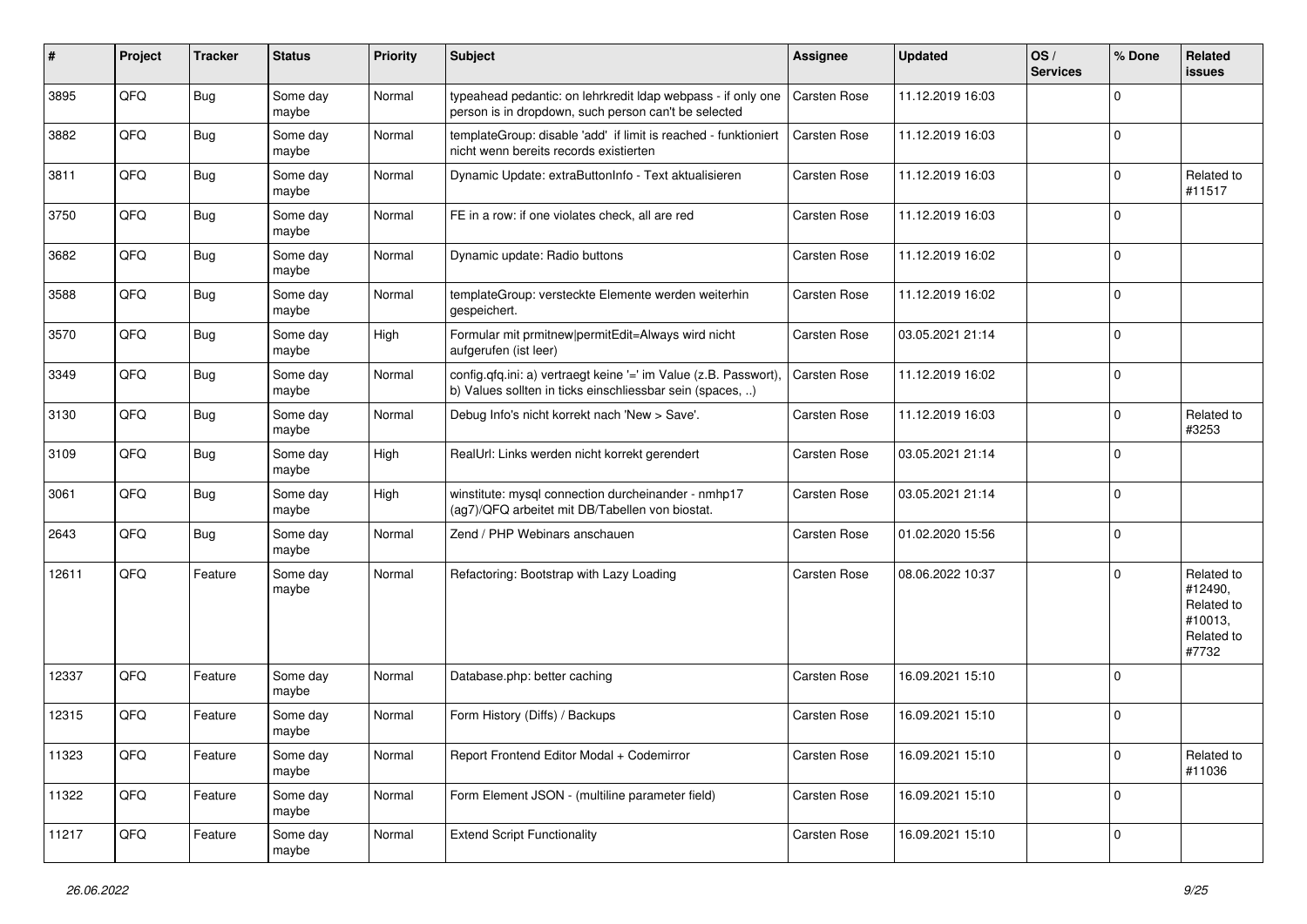| $\sharp$ | Project | <b>Tracker</b> | <b>Status</b>     | <b>Priority</b> | <b>Subject</b>                                                                                 | <b>Assignee</b>     | <b>Updated</b>   | OS/<br><b>Services</b> | % Done      | Related<br><b>issues</b>                                              |
|----------|---------|----------------|-------------------|-----------------|------------------------------------------------------------------------------------------------|---------------------|------------------|------------------------|-------------|-----------------------------------------------------------------------|
| 11036    | QFQ     | Feature        | Some day<br>maybe | Normal          | inline report editor permissions                                                               | <b>Carsten Rose</b> | 16.09.2021 15:09 |                        | $\Omega$    | Related to<br>#11323                                                  |
| 10745    | QFQ     | Feature        | Some day<br>maybe | Normal          | <b>Tablesorter Excel Export</b>                                                                | <b>Carsten Rose</b> | 16.09.2021 15:09 |                        | 0           |                                                                       |
| 10716    | QFQ     | Feature        | Some day<br>maybe | Normal          | Business Logic mit Externen Skripten                                                           | Carsten Rose        | 16.09.2021 15:10 |                        | $\Omega$    | Related to<br>#10713,<br>Related to<br>#8217                          |
| 10116    | QFQ     | Feature        | Some day<br>maybe | Normal          | TypeAhead: Tag - show inside 'input' element                                                   | Carsten Rose        | 16.09.2021 15:09 |                        | $\Omega$    |                                                                       |
| 10095    | QFQ     | Feature        | Some day<br>maybe | Normal          | Generic Gitlab Integration into QFQ                                                            | <b>Carsten Rose</b> | 16.09.2021 15:10 |                        | $\Omega$    |                                                                       |
| 10013    | QFQ     | Feature        | Some day<br>maybe | Normal          | FE.typ=editor: CodeMirror                                                                      | <b>Carsten Rose</b> | 08.06.2022 10:37 |                        | $\mathbf 0$ | Related to<br>#12611,<br>Related to<br>#12490,<br>Related to<br>#7732 |
| 9704     | QFQ     | Feature        | Some day<br>maybe | Normal          | Thumbnails Generieren beim Splitten von PDF Files                                              | <b>Carsten Rose</b> | 11.12.2019 16:01 |                        | $\mathbf 0$ |                                                                       |
| 9579     | QFQ     | Feature        | Some day<br>maybe | Normal          | Multiform with Process Row                                                                     | Carsten Rose        | 11.12.2019 16:01 |                        | $\Omega$    |                                                                       |
| 8894     | QFQ     | Feature        | Some day<br>maybe | Normal          | Documentation Tags Usable in QFQ Application                                                   | <b>Carsten Rose</b> | 11.12.2019 16:01 |                        | $\Omega$    |                                                                       |
| 8892     | QFQ     | Feature        | Some day<br>maybe | Normal          | Display and Edit SQL Comments in Form Editor                                                   | <b>Carsten Rose</b> | 11.12.2019 16:01 |                        | 0           |                                                                       |
| 8586     | QFQ     | Feature        | Some day<br>maybe | Normal          | QFQ: Enhance Error message for 'record not found'                                              | Carsten Rose        | 16.09.2021 15:10 |                        | $\Omega$    |                                                                       |
| 8520     | QFQ     | Feature        | Some day<br>maybe | Normal          | Bring QFQ to Composer                                                                          | <b>Carsten Rose</b> | 16.09.2021 15:10 |                        | $\mathbf 0$ |                                                                       |
| 8101     | QFQ     | Feature        | Some day<br>maybe | Normal          | Password hash: support further hashing methods                                                 | Carsten Rose        | 16.09.2021 15:10 |                        | $\Omega$    |                                                                       |
| 7453     | QFQ     | Feature        | Some day<br>maybe | Normal          | import / export forms QFQ                                                                      | <b>Carsten Rose</b> | 16.09.2021 15:10 |                        | $\Omega$    |                                                                       |
| 7452     | QFQ     | Feature        | Some day<br>maybe | Normal          | automate deployment new QFQ version                                                            | Carsten Rose        | 16.09.2021 15:10 |                        | $\Omega$    |                                                                       |
| 7336     | QFQ     | Feature        | Some day<br>maybe | Normal          | PDF Upload: disallow PDFs with specific Meta information                                       | Carsten Rose        | 11.12.2019 16:01 |                        | $\Omega$    |                                                                       |
| 7107     | QFQ     | Feature        | Some day<br>maybe | Normal          | Showcase Registration Tool: Anmeldung / Administration :<br>Liste Anmeldungen / Emaileinaldung | <b>Carsten Rose</b> | 11.12.2019 16:01 |                        | $\mathbf 0$ |                                                                       |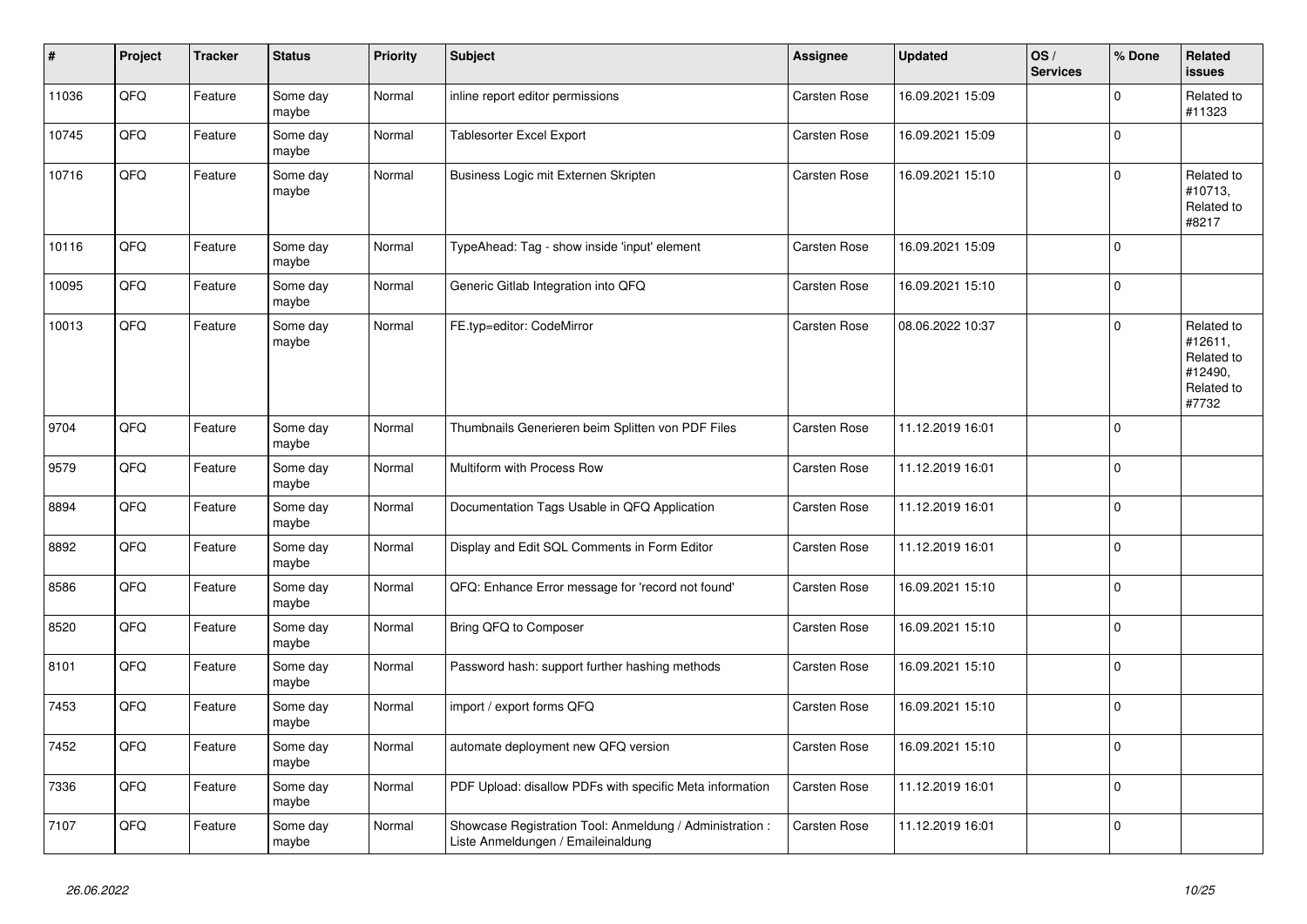| #    | Project | <b>Tracker</b> | <b>Status</b>     | <b>Priority</b> | Subject                                                                                                   | Assignee            | <b>Updated</b>   | OS/<br><b>Services</b> | % Done      | Related<br>issues                           |
|------|---------|----------------|-------------------|-----------------|-----------------------------------------------------------------------------------------------------------|---------------------|------------------|------------------------|-------------|---------------------------------------------|
| 6715 | QFQ     | Feature        | Some day<br>maybe | Normal          | Code-Refactoring: dbArray vereinheitlichen                                                                | Carsten Rose        | 11.12.2019 16:02 |                        | $\Omega$    |                                             |
| 5983 | QFQ     | Feature        | Some day<br>maybe | Normal          | Form Submit (save & update): normalize date/-time FE                                                      | <b>Carsten Rose</b> | 01.02.2020 23:19 |                        | $\mathbf 0$ |                                             |
| 5852 | QFQ     | Feature        | Some day<br>maybe | Normal          | Logging: mail.log / sql.log - im FE anzeigen und via AJAX<br>aktualisieren                                | <b>Carsten Rose</b> | 01.02.2020 23:19 |                        | $\Omega$    | Related to<br>#5885                         |
| 5665 | QFQ     | Feature        | Some day<br>maybe | Normal          | Versuch das '{{!' nicht mehr noetig ist.                                                                  | <b>Carsten Rose</b> | 01.02.2020 23:20 |                        | $\Omega$    | Related to<br>#7432,<br>Related to<br>#7434 |
| 5579 | QFQ     | Feature        | Some day<br>maybe | Normal          | Enhance Doc / Presentation: variable type 'link column type'                                              | Carsten Rose        | 01.02.2020 23:19 |                        | $\Omega$    |                                             |
| 5548 | QFQ     | Feature        | Some day<br>maybe | Normal          | 801 Textfiles/Scriptfiles als Thumbnail                                                                   | Carsten Rose        | 07.03.2022 16:26 |                        | $\mathbf 0$ |                                             |
| 5480 | QFQ     | Feature        | Some day<br>maybe | Normal          | QFQ: Dokumentation mit Screenshots versehen                                                               | <b>Carsten Rose</b> | 01.02.2020 23:20 |                        | $\mathbf 0$ | Related to<br>#9879                         |
| 5428 | QFQ     | Feature        | Some day<br>maybe | Normal          | secure thumbnail: late render on access.                                                                  | <b>Carsten Rose</b> | 01.02.2020 23:20 |                        | $\Omega$    |                                             |
| 5132 | QFQ     | Feature        | Some day<br>maybe | Normal          | Error Message sendmail missing attachment: more details                                                   | <b>Carsten Rose</b> | 01.02.2020 23:19 |                        | $\Omega$    |                                             |
| 4956 | QFQ     | Feature        | Some day<br>maybe | Normal          | Sendmail: Benutzerdefinierte Headers                                                                      | Carsten Rose        | 11.12.2019 16:02 |                        | $\mathbf 0$ |                                             |
| 4872 | QFQ     | Feature        | Some day<br>maybe | Normal          | Fields of Typo3 page available in STORE_TYPO3                                                             | Carsten Rose        | 01.02.2020 23:19 |                        | 0           |                                             |
| 4869 | QFQ     | Feature        | Some day<br>maybe | Normal          | Dynamic Update (show, hide, readonly?, required?) for<br><b>Template Group Elements</b>                   | Carsten Rose        | 01.02.2020 23:19 |                        | $\Omega$    | Related to<br>#4865                         |
| 4839 | QFQ     | Feature        | Some day<br>maybe | Normal          | qfq-handle in <head> Abschnitt</head>                                                                     | Carsten Rose        | 11.12.2019 16:02 |                        | $\Omega$    |                                             |
| 4757 | QFQ     | Feature        | Some day<br>maybe | Normal          | Test subrecord: download links ok? Links ok?                                                              | Carsten Rose        | 01.02.2020 23:20 |                        | $\Omega$    |                                             |
| 4652 | QFQ     | Feature        | Some day<br>maybe | Normal          | UZH CD: Weiterleitung auf benutzerdefinierte 403/404 Seite                                                | Carsten Rose        | 01.02.2020 23:20 |                        | $\Omega$    |                                             |
| 4650 | QFQ     | Feature        | Some day<br>maybe | Normal          | Convert html to doc/rtf                                                                                   | Carsten Rose        | 01.02.2020 23:20 |                        | $\Omega$    | Related to<br>#10704                        |
| 4606 | QFQ     | Feature        | Some day<br>maybe | Normal          | link: qualifier to render bootstrap button                                                                | Carsten Rose        | 01.02.2020 23:19 |                        | $\mathbf 0$ |                                             |
| 4365 | QFQ     | Feature        | Some day<br>maybe | Normal          | Multi Language: new way of config                                                                         | Carsten Rose        | 01.02.2020 23:20 |                        | $\mathbf 0$ |                                             |
| 4349 | QFQ     | Feature        | Some day<br>maybe | Normal          | link download: downloaded external URL to<br>deliver/concatenate - check mimetipe and handle it correctly | Carsten Rose        | 11.12.2019 16:02 |                        | $\mathbf 0$ |                                             |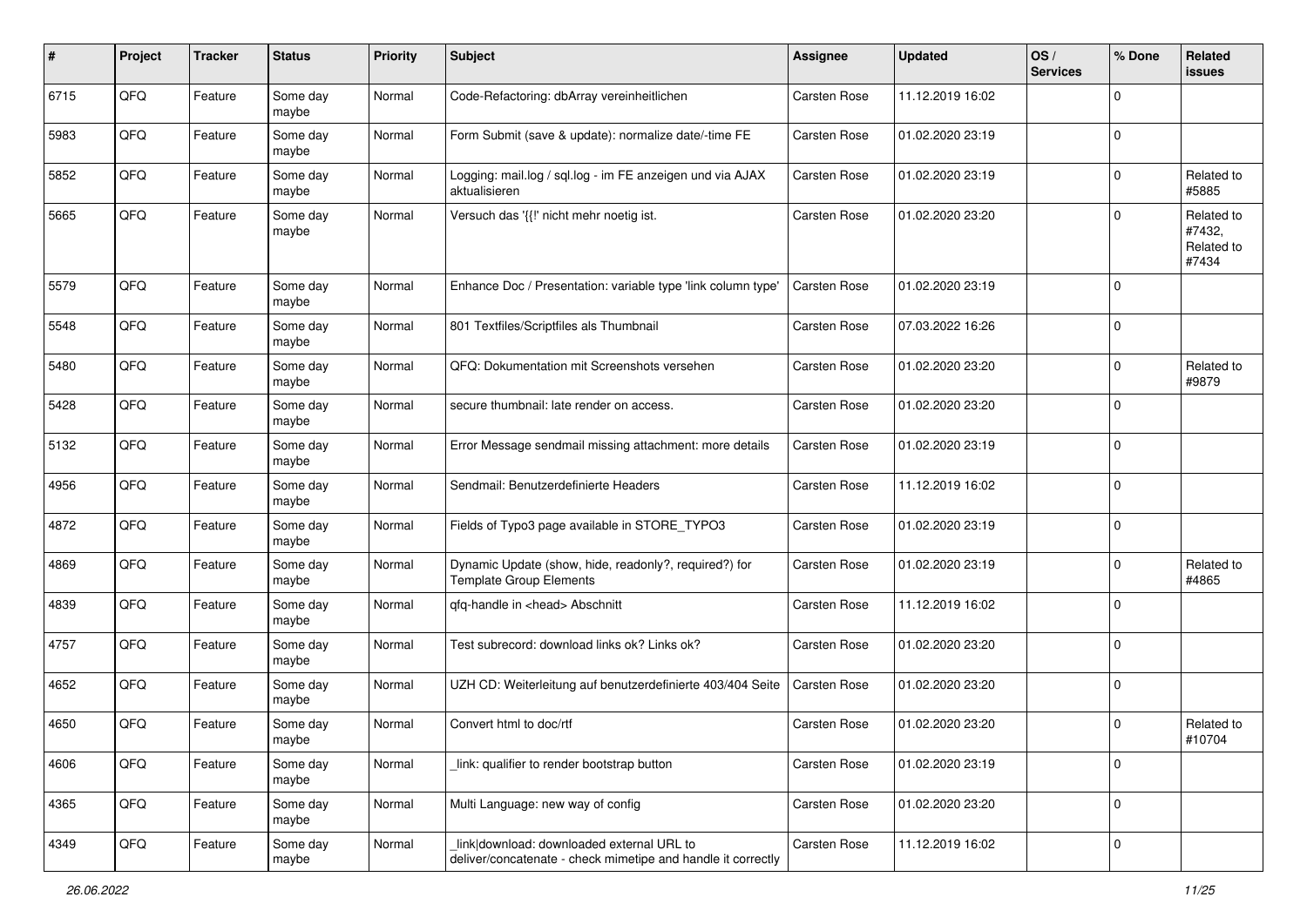| $\vert$ # | Project | <b>Tracker</b> | <b>Status</b>     | <b>Priority</b> | <b>Subject</b>                                                                                                                      | Assignee            | <b>Updated</b>   | OS/<br><b>Services</b> | % Done      | Related<br><b>issues</b>                    |
|-----------|---------|----------------|-------------------|-----------------|-------------------------------------------------------------------------------------------------------------------------------------|---------------------|------------------|------------------------|-------------|---------------------------------------------|
| 4343      | QFQ     | Feature        | Some day<br>maybe | Normal          | Link: Classifier to add 'attributes'                                                                                                | Carsten Rose        | 01.02.2020 23:20 |                        | $\Omega$    | Related to<br>#14077                        |
| 4330      | QFQ     | Feature        | Some day<br>maybe | Normal          | Error Message: report missing {{ / }} in sqlUpdate, sqlInsert,<br>sglDelete, sglAfter, sglBefore in FE action elements.             | <b>Carsten Rose</b> | 01.02.2020 23:20 |                        | $\Omega$    |                                             |
| 4259      | QFQ     | Feature        | Some day<br>maybe | Normal          | Instant trigger a cron job                                                                                                          | Carsten Rose        | 11.12.2019 16:03 |                        | $\Omega$    |                                             |
| 4258      | QFQ     | Feature        | Some day<br>maybe | High            | <b>System Defaults: Forms</b>                                                                                                       | Carsten Rose        | 03.05.2021 21:14 |                        | $\Omega$    |                                             |
| 4197      | QFQ     | Feature        | Some day<br>maybe | Normal          | Unit Test fuer JSON Stream von QuickFormQuery.php ><br>doForm()                                                                     | <b>Carsten Rose</b> | 11.12.2019 16:03 |                        | $\mathbf 0$ |                                             |
| 4026      | QFQ     | Feature        | Some day<br>maybe | Normal          | sqlLog.sql: log number of FE.id                                                                                                     | <b>Carsten Rose</b> | 11.12.2019 16:03 |                        | $\Omega$    | Related to<br>#5458                         |
| 4018      | QFQ     | Feature        | Some day<br>maybe | Normal          | typeahead: solve problem with potential long query<br>parameter                                                                     | <b>Carsten Rose</b> | 11.12.2019 16:03 |                        | $\Omega$    |                                             |
| 3991      | QFQ     | Feature        | Some day<br>maybe | Normal          | report: Columnname '_skipWrap' skips 'fbeg', 'fend'                                                                                 | Carsten Rose        | 11.12.2019 16:03 |                        | $\Omega$    |                                             |
| 3990      | QFQ     | Feature        | Some day<br>maybe | High            | custom class definition: add space automatically                                                                                    | <b>Carsten Rose</b> | 03.05.2021 21:14 |                        | $\Omega$    |                                             |
| 3967      | QFQ     | Feature        | Some day<br>maybe | High            | Report: Checkbox, Radio, Dropdown, Input welches ohne<br>Submit funktioniert - 'Inline-Form'                                        | <b>Carsten Rose</b> | 03.05.2021 21:14 |                        | $\mathbf 0$ |                                             |
| 3947      | QFQ     | Feature        | Some day<br>maybe | Normal          | Attack detectect: logout current user                                                                                               | <b>Carsten Rose</b> | 11.12.2019 16:03 |                        | $\Omega$    | Related to<br>#5458,<br>Related to<br>#6299 |
| 3942      | QFQ     | Feature        | Some day<br>maybe | Normal          | Action Elemente: neu generierte IDs via FE weitergeben                                                                              | Carsten Rose        | 11.12.2019 16:03 |                        | $\Omega$    | Related to<br>#3941                         |
| 3941      | QFQ     | Feature        | Some day<br>maybe | Normal          | sqlAfter: es sollten mehrere moeglich sein                                                                                          | <b>Carsten Rose</b> | 11.12.2019 16:03 |                        | $\Omega$    | Related to<br>#3942                         |
| 3905      | QFQ     | Feature        | Some day<br>maybe | Normal          | Documentation: Best Practice anhand eines Online<br>Bewerbungstools                                                                 | <b>Carsten Rose</b> | 11.12.2019 16:03 |                        | $\Omega$    |                                             |
| 3900      | QFQ     | Feature        | Some day<br>maybe | Normal          | Extend documentation of 'Copy / Paste'                                                                                              | <b>Carsten Rose</b> | 11.12.2019 16:03 |                        | $\Omega$    | Related to<br>#3899                         |
| 3877      | QFQ     | Feature        | Some day<br>maybe | Normal          | FormEditor: die Felder die aktuell nicht gebraucht werden<br>nur auf readonly/disabled setzen (nicht ausblenden > das<br>irritiert. | <b>Carsten Rose</b> | 11.12.2019 16:03 |                        | $\Omega$    |                                             |
| 3848      | QFQ     | Feature        | Some day<br>maybe | High            | Antivirus check fuer Upload files in qfq?                                                                                           | Carsten Rose        | 03.05.2021 21:14 |                        | $\mathbf 0$ | Related to<br>#4131                         |
| 3708      | QFQ     | Feature        | Some day<br>maybe | Normal          | Form: input - 'specialchars', 'none'  gewisse tags<br>erlauben, andere verbieten                                                    | <b>Carsten Rose</b> | 11.12.2019 16:02 |                        | $\Omega$    | Related to<br>#14320                        |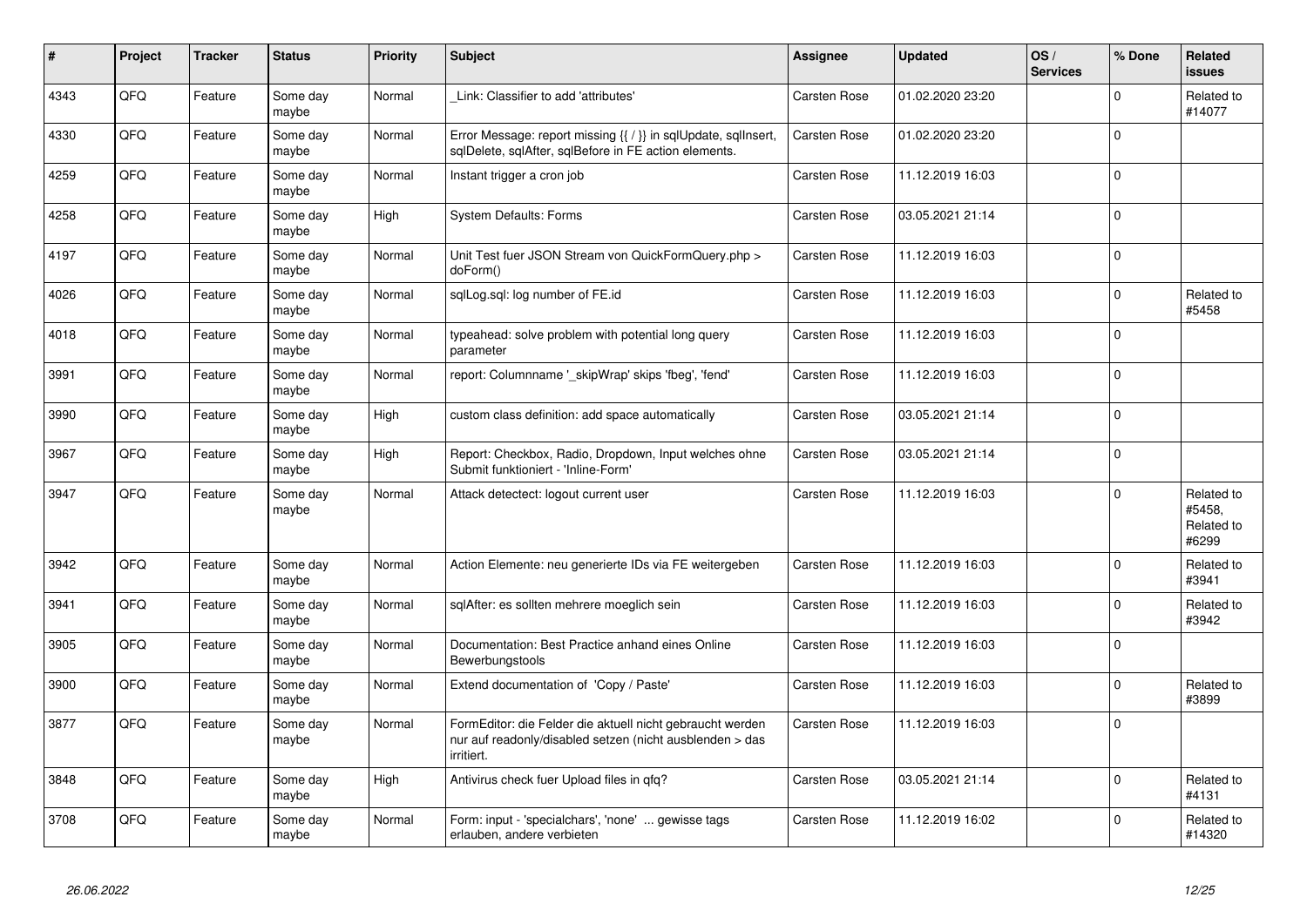| #    | Project | <b>Tracker</b> | <b>Status</b>     | <b>Priority</b> | <b>Subject</b>                                                                                                                               | Assignee            | <b>Updated</b>   | OS/<br><b>Services</b> | % Done   | Related<br>issues                           |
|------|---------|----------------|-------------------|-----------------|----------------------------------------------------------------------------------------------------------------------------------------------|---------------------|------------------|------------------------|----------|---------------------------------------------|
| 3677 | QFQ     | Feature        | Some day<br>maybe | Normal          | wkhtmltopdf: FE User access prohibited, if client IP changes<br>- \$TYPO3_CONF_VARS[FE][lockIP]                                              | <b>Carsten Rose</b> | 11.12.2019 16:02 |                        | $\Omega$ |                                             |
| 3666 | QFQ     | Feature        | Some day<br>maybe | Normal          | a) Performance Messung: mysql_real_escape_string() im<br>Vergleich zu str_replace(), b) doppeltes Aufrufen von<br>mysql real escape string() | <b>Carsten Rose</b> | 11.12.2019 16:02 |                        | $\Omega$ |                                             |
| 3537 | QFQ     | Feature        | Some day<br>maybe | Low             | SHOW COLUMNS FROM tableName - Extend '{{'<br>definition                                                                                      | <b>Carsten Rose</b> | 11.12.2019 16:02 |                        | $\Omega$ |                                             |
| 3458 | QFQ     | Feature        | Some day<br>maybe | Normal          | Display 'Edit Form Element'-Checkbox on form: should<br>depend on FE Group                                                                   | <b>Carsten Rose</b> | 11.12.2019 16:02 |                        | $\Omega$ | Related to<br>#3447                         |
| 3457 | QFQ     | Feature        | Some day<br>maybe | Normal          | LDAP: concat multi values to one single entry                                                                                                | <b>Carsten Rose</b> | 11.12.2019 16:02 |                        | $\Omega$ |                                             |
| 3402 | QFQ     | Feature        | Some day<br>maybe | Normal          | Syntax Highlighting via CodeMirror                                                                                                           | <b>Carsten Rose</b> | 11.12.2019 16:02 |                        | 100      | Related to<br>#3207                         |
| 3385 | QFQ     | Feature        | Some day<br>maybe | Normal          | templateGroup: insert/update/delete non primary records                                                                                      | <b>Carsten Rose</b> | 11.12.2019 16:02 |                        | $\Omega$ |                                             |
| 3350 | QFQ     | Feature        | Some day<br>maybe | Normal          | FormEditor: Hilfetext hinter 'checktype'                                                                                                     | Carsten Rose        | 11.12.2019 16:02 |                        | $\Omega$ |                                             |
| 3332 | QFQ     | Feature        | Some day<br>maybe | Normal          | Uploads: Thumbnails, Details zum hochgeladenen File                                                                                          | <b>Carsten Rose</b> | 11.12.2019 16:02 |                        | $\Omega$ | Related to<br>#3264,<br>Related to<br>#5333 |
| 3331 | QFQ     | Feature        | Some day<br>maybe | Normal          | Default Tooltip fuer page? Links: mit Form und Record ID                                                                                     | <b>Carsten Rose</b> | 11.12.2019 16:02 |                        | $\Omega$ |                                             |
| 3291 | QFQ     | Feature        | Some day<br>maybe | Normal          | AutoCron websiteToken                                                                                                                        | <b>Carsten Rose</b> | 11.12.2019 16:02 |                        | $\Omega$ | Related to<br>#4250                         |
| 3285 | QFQ     | Feature        | Some day<br>maybe | Normal          | Zeichenlimit pro Feld: textarea / editor                                                                                                     | <b>Carsten Rose</b> | 11.12.2019 16:02 |                        | $\Omega$ |                                             |
| 3273 | QFQ     | Feature        | Some day<br>maybe | Low             | Dirty Flag in Form                                                                                                                           | <b>Carsten Rose</b> | 11.12.2019 16:02 |                        | $\Omega$ |                                             |
| 3267 | QFQ     | Feature        | Some day<br>maybe | Normal          | 2 Forms auf einer Seite: real + Read only                                                                                                    | Carsten Rose        | 11.12.2019 16:03 |                        | $\Omega$ |                                             |
| 3216 | QFQ     | Feature        | Some day<br>maybe | Normal          | dynamic update für checkbox label2                                                                                                           | <b>Carsten Rose</b> | 11.12.2019 16:03 |                        | $\Omega$ | Related to<br>#2081                         |
| 2995 | QFQ     | Feature        | Some day<br>maybe | Normal          | Dropdown JQuery Plugin: 'chosen' - Moeglichkeit um Select<br>Listen mehr Funktion zu geben. Kein Bootstrap noetig.                           | <b>Carsten Rose</b> | 11.12.2019 16:03 |                        | $\Omega$ |                                             |
| 2084 | QFQ     | Feature        | Some day<br>maybe | Normal          | Mailto mit encryption: Subrecord                                                                                                             | <b>Carsten Rose</b> | 11.12.2019 16:03 |                        | $\Omega$ | Related to<br>#2082                         |
| 1946 | QFQ     | Feature        | Some day<br>maybe | Normal          | Kontrolle ob der ReadOnly Modus bei den<br>Formularelementen korrekt implementiert ist                                                       | <b>Carsten Rose</b> | 11.12.2019 16:03 |                        | $\Omega$ |                                             |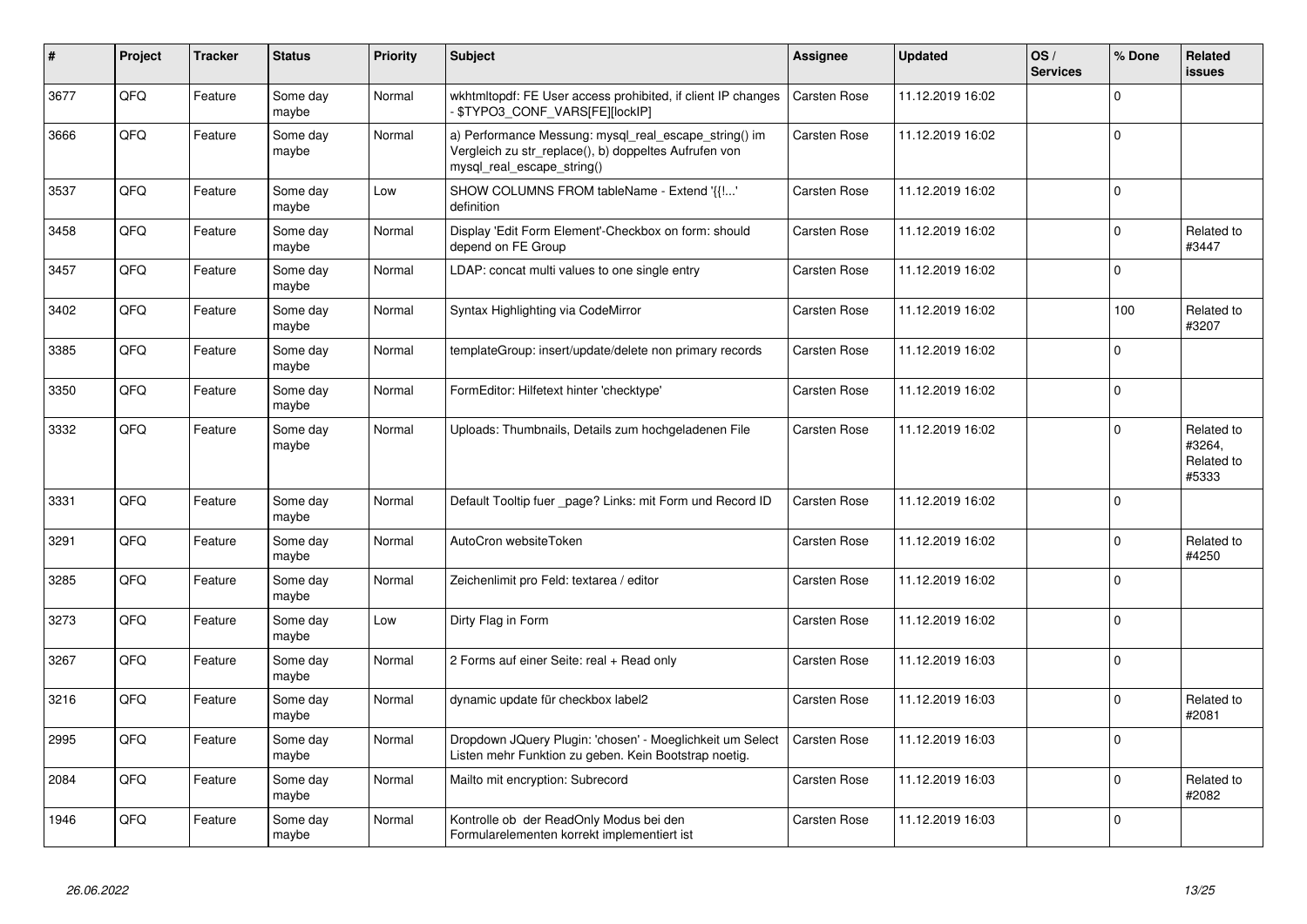| $\vert$ # | Project | <b>Tracker</b> | <b>Status</b>              | <b>Priority</b> | <b>Subject</b>                                                      | Assignee            | <b>Updated</b>   | OS/<br><b>Services</b> | % Done      | Related<br><b>issues</b>                                                                                                       |
|-----------|---------|----------------|----------------------------|-----------------|---------------------------------------------------------------------|---------------------|------------------|------------------------|-------------|--------------------------------------------------------------------------------------------------------------------------------|
| 1635      | QFQ     | Feature        | Some day<br>maybe          | Normal          | QFQ Extension content record: weitere Optionen<br>einblenden.       | Carsten Rose        | 11.12.2019 16:03 |                        | $\mathbf 0$ |                                                                                                                                |
| 12546     | QFQ     | Bug            | Feedback                   | Normal          | Branch 'Development' - Unit Tests mit dirty workaround<br>angepasst | Carsten Rose        | 19.03.2022 17:48 |                        | $\pmb{0}$   |                                                                                                                                |
| 12584     | QFQ     | Feature        | Feedback                   | Normal          | T3 v10 migration script: replace alias-patterns (v11)               | Carsten Rose        | 28.05.2022 11:12 |                        | 100         |                                                                                                                                |
| 5894      | QFQ     | Feature        | Feedback                   | Normal          | Typeahead in Report: show/hide rows dynamically                     | Carsten Rose        | 18.02.2022 08:50 |                        | $\mathbf 0$ | Related to<br>#5893,<br>Related to<br>#5885                                                                                    |
| 13566     | QFQ     | Feature        | Ready to sync<br>(develop) | Normal          | Delete config-example.qfq.php file                                  | <b>Carsten Rose</b> | 23.12.2021 09:25 |                        | $\mathbf 0$ |                                                                                                                                |
| 14323     | QFQ     | Bug            | In Progress                | Normal          | Report: render=both single - no impact                              | Carsten Rose        | 19.06.2022 18:31 |                        | $\pmb{0}$   |                                                                                                                                |
| 14175     | QFQ     | Bug            | In Progress                | Normal          | Opening a form with no QFQ Session cookie fails                     | Carsten Rose        | 03.06.2022 10:40 |                        | $\mathbf 0$ |                                                                                                                                |
| 11517     | QFQ     | <b>Bug</b>     | In Progress                | Normal          | extraButtonInfo Broken for multiple FormElements                    | Carsten Rose        | 12.05.2022 13:12 |                        | $\mathbf 0$ | Related to<br>#7890,<br>Related to<br>#3811, Has<br>duplicate<br>#10905, Has<br>duplicate<br>#10553, Has<br>duplicate<br>#6779 |
| 10661     | QFQ     | Bug            | In Progress                | Normal          | Typo3 Warnungen                                                     | Carsten Rose        | 07.09.2021 13:23 |                        | $\mathbf 0$ | Related to<br>#12440                                                                                                           |
| 9789      | QFQ     | Bug            | In Progress                | High            | Record Lock: release to early on 'leave page'                       | Carsten Rose        | 10.01.2022 09:25 |                        | 100         | Related to<br>#10081,<br>Related to<br>#9173,<br>Related to<br>#8702                                                           |
| 9691      | QFQ     | <b>Bug</b>     | In Progress                | Normal          | Checkbox: dynamic update > readonly                                 | Carsten Rose        | 01.02.2020 23:22 |                        | 50          | Related to<br>#9834                                                                                                            |
| 13330     | QFQ     | Feature        | In Progress                | Normal          | Multi Form: Upload                                                  | Carsten Rose        | 07.11.2021 12:40 |                        | 50          | Related to<br>#9706                                                                                                            |
| 12440     | QFQ     | Feature        | In Progress                | Normal          | Typo3 V10 upgrade (durchfuehren und testen)                         | Carsten Rose        | 21.03.2022 09:53 |                        | 50          | Related to<br>#12357,<br>Related to<br>#12067,<br>Related to<br>#10661                                                         |
| 12439     | QFQ     | Feature        | In Progress                | Normal          | TinyMCE Paste from Word & Character Count/Limit                     | Carsten Rose        | 05.05.2021 22:15 |                        | $\pmb{0}$   |                                                                                                                                |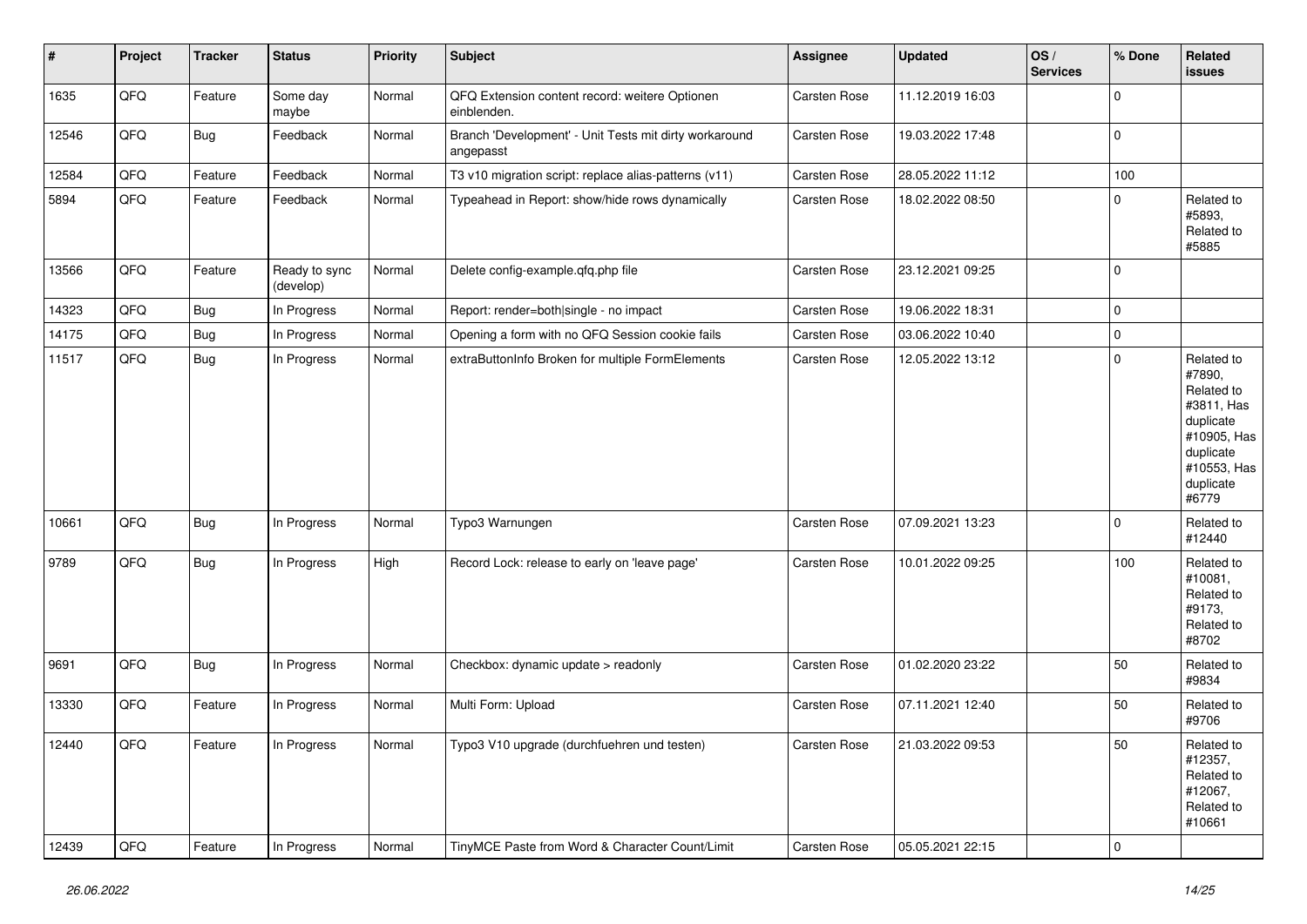| ∦     | Project        | <b>Tracker</b> | <b>Status</b> | <b>Priority</b> | <b>Subject</b>                                                                                           | <b>Assignee</b>     | <b>Updated</b>   | OS/<br><b>Services</b> | % Done      | Related<br>issues                                                       |
|-------|----------------|----------------|---------------|-----------------|----------------------------------------------------------------------------------------------------------|---------------------|------------------|------------------------|-------------|-------------------------------------------------------------------------|
| 11980 | QFQ            | Feature        | In Progress   | Normal          | protected verzeichnis MUSS geschützt werden                                                              | <b>Carsten Rose</b> | 07.09.2021 13:30 |                        | $\Omega$    |                                                                         |
| 11076 | QFQ            | Feature        | In Progress   | Normal          | SELECT  AS _websocket                                                                                    | Carsten Rose        | 30.08.2020 17:49 |                        | 0           |                                                                         |
| 10793 | QFQ            | Feature        | In Progress   | Normal          | <b>Update NPM Packages</b>                                                                               | <b>Carsten Rose</b> | 07.09.2021 13:25 |                        | 30          |                                                                         |
| 10443 | QFQ            | Feature        | In Progress   | Normal          | Konzept_api / _live                                                                                      | <b>Carsten Rose</b> | 07.05.2020 09:39 |                        | 0           |                                                                         |
| 9517  | QFQ            | Feature        | In Progress   | High            | Input multiple tags with typeahead                                                                       | <b>Carsten Rose</b> | 03.05.2021 21:14 |                        | 40          | Related to<br>#10150                                                    |
| 6250  | QFQ            | Feature        | In Progress   | Normal          | Enhance layout: a) Subrecord, b) Subrecord-Title                                                         | <b>Carsten Rose</b> | 01.02.2020 23:22 |                        | $\Omega$    | Related to<br>#5391                                                     |
| 5695  | QFQ            | Feature        | In Progress   | Normal          | Multiform                                                                                                | <b>Carsten Rose</b> | 02.01.2021 18:38 |                        | $\Omega$    |                                                                         |
| 12463 | QFQ            | Bug            | ToDo          | High            | QFQ Function: 'function' and 'sql' on same level - output of<br>sal is shown two times.                  | Carsten Rose        | 15.12.2021 16:31 |                        | $\Omega$    |                                                                         |
| 12395 | QFQ            | Bug            | ToDo          | High            | QFQ Function: Result two times shown                                                                     | <b>Carsten Rose</b> | 18.02.2022 08:59 |                        | $\mathbf 0$ |                                                                         |
| 14283 | QFQ            | Bug            | Priorize      | Normal          | HEIC / HEIF convert doesn't trigger                                                                      | <b>Carsten Rose</b> | 19.06.2022 16:37 |                        | $\Omega$    |                                                                         |
| 12325 | QFQ            | Bug            | Priorize      | Normal          | MultiDB form.dblndex not working for report syntax                                                       | Carsten Rose        | 07.09.2021 13:37 |                        | $\Omega$    | Related to<br>#12145,<br>Related to<br>#12314                           |
| 9975  | QFQ            | Bug            | Priorize      | Normal          | Dropdown Menu: 'r:3' broken                                                                              | <b>Carsten Rose</b> | 01.02.2020 10:13 |                        | $\mathbf 0$ |                                                                         |
| 9958  | QFQ            | Bug            | Priorize      | Normal          | Broken subrecord query: no error message                                                                 | Carsten Rose        | 05.02.2021 15:15 |                        | $\Omega$    |                                                                         |
| 9947  | QFQ            | <b>Bug</b>     | Priorize      | Normal          | Unwanted error message if missing 'typeAheadSqlPrefetch'                                                 | <b>Carsten Rose</b> | 01.02.2020 10:13 |                        | $\mathbf 0$ |                                                                         |
| 9862  | QFQ            | Bug            | Priorize      | Normal          | Failed writing to sql mail qfq.log should throw an exception                                             | <b>Carsten Rose</b> | 01.02.2020 10:13 |                        | $\mathbf 0$ |                                                                         |
| 9834  | QFQ            | Bug            | Priorize      | Normal          | Input elements with tag 'disabled' are missing on<br>form-submit: server option 'processReadOnly' broken | <b>Carsten Rose</b> | 07.12.2021 16:43 |                        | $\Omega$    | Related to<br>#9691,<br>Related to<br>#5305, Has<br>duplicate<br>#12331 |
| 9534  | QFQ            | <b>Bug</b>     | Priorize      | Urgent          | FE.type=upload: 'Unknown Mode: ID"                                                                       | Carsten Rose        | 03.05.2021 21:14 |                        | $\Omega$    | Related to<br>#9532                                                     |
| 9173  | QFQ            | Bug            | Priorize      | Urgent          | Stale Record Lock: Firefox                                                                               | Carsten Rose        | 03.05.2021 21:14 |                        | 0           | Related to<br>#9789                                                     |
| 9121  | $\mathsf{QFQ}$ | Bug            | Priorize      | High            | sip links have r and __dbIndexData set                                                                   | Carsten Rose        | 12.06.2021 10:41 |                        | $\mathbf 0$ |                                                                         |
| 8037  | QFQ            | Bug            | Priorize      | Normal          | FE.type=upload (advanced mode): {{slaveId:V}} missing<br>during dynamic update                           | Carsten Rose        | 01.02.2020 10:13 |                        | $\Omega$    |                                                                         |
| 7656  | QFQ            | Bug            | Priorize      | Normal          | FE with required, 'pattern' and 'extraButtonLock': always<br>complain about missing value                | Carsten Rose        | 01.02.2020 10:13 |                        | $\mathbf 0$ |                                                                         |
| 7616  | QFQ            | Bug            | Priorize      | Normal          | Selectlist with Enum & Dynamic Update                                                                    | Carsten Rose        | 01.02.2020 10:13 |                        | $\mathbf 0$ |                                                                         |
| 6574  | QFG            | <b>Bug</b>     | Priorize      | Normal          | gfg.log: Fehlermeldung wurde angezeigt, aber nicht geloggt                                               | Carsten Rose        | 01.02.2020 10:13 |                        | $\mathbf 0$ |                                                                         |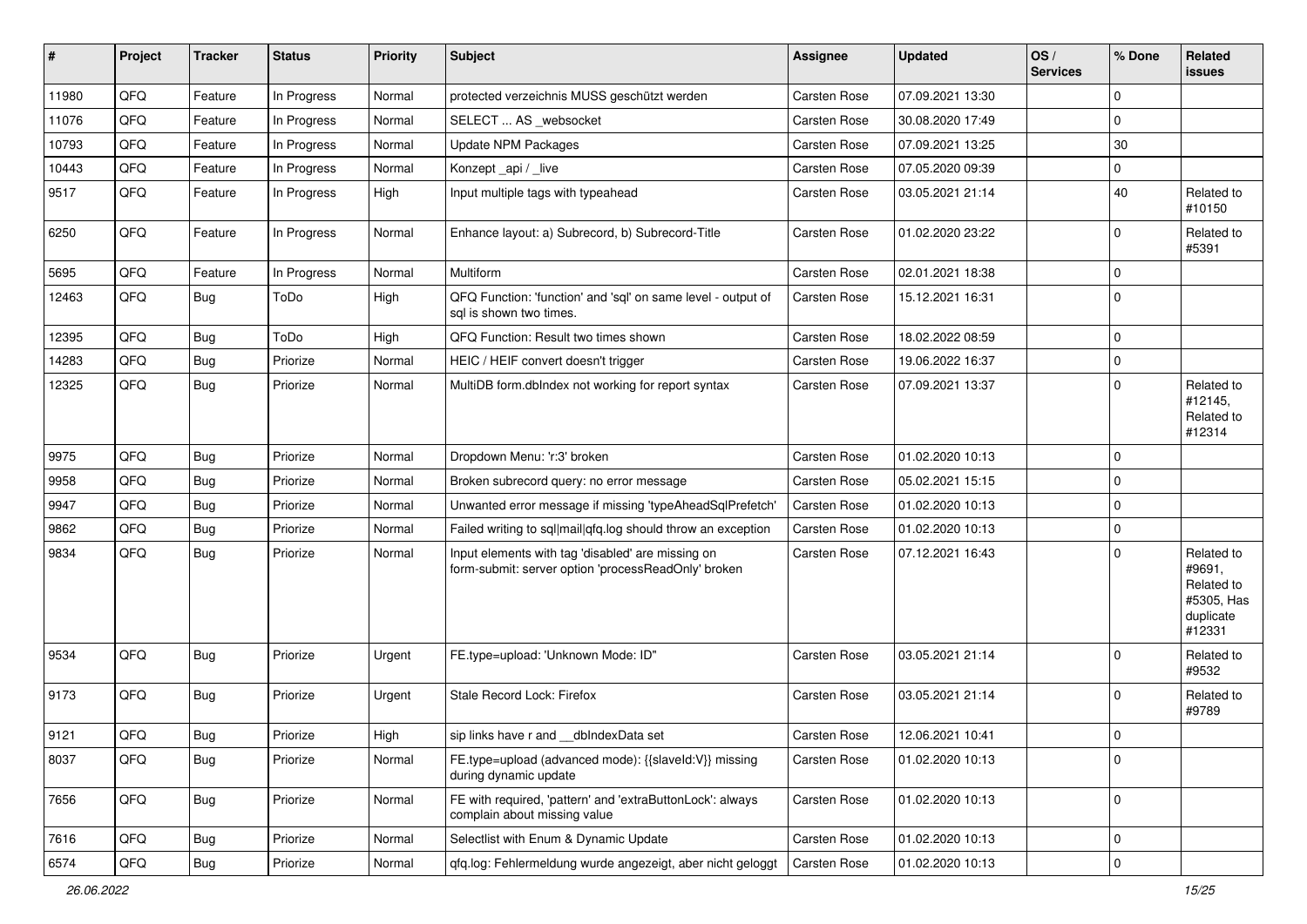| $\sharp$ | Project | <b>Tracker</b> | <b>Status</b> | <b>Priority</b> | Subject                                                                                           | <b>Assignee</b>     | <b>Updated</b>   | OS/<br><b>Services</b> | % Done      | Related<br>issues                                                      |
|----------|---------|----------------|---------------|-----------------|---------------------------------------------------------------------------------------------------|---------------------|------------------|------------------------|-------------|------------------------------------------------------------------------|
| 6116     | QFQ     | <b>Bug</b>     | Priorize      | High            | value of checkbox not saved                                                                       | <b>Carsten Rose</b> | 07.12.2021 17:19 |                        | 0           |                                                                        |
| 3782     | QFQ     | Bug            | Priorize      | Normal          | Bei fehlerhafter Eingabe (z.B. Datum) sollte das erwartete<br>Format angezeigt werden             | Carsten Rose        | 01.02.2020 10:13 |                        | $\Omega$    |                                                                        |
| 14371    | QFQ     | Feature        | Priorize      | Normal          | LDAP via REPORT                                                                                   | <b>Carsten Rose</b> | 19.06.2022 16:37 |                        | $\mathbf 0$ |                                                                        |
| 14290    | QFQ     | Feature        | Priorize      | Normal          | FormEditor: Show Table Definition                                                                 | <b>Carsten Rose</b> | 19.06.2022 16:37 |                        | $\Omega$    |                                                                        |
| 12504    | QFQ     | Feature        | Priorize      | Normal          | sql.log: report fe.id                                                                             | Carsten Rose        | 05.05.2021 22:09 |                        | $\Omega$    |                                                                        |
| 12503    | QFQ     | Feature        | Priorize      | Normal          | Detect dangerous UPDATE statement with missing WHERE                                              | <b>Carsten Rose</b> | 05.05.2021 22:09 |                        | 0           |                                                                        |
| 12452    | QFQ     | Feature        | Priorize      | Normal          | BaseURL: alsways with '/' at the end                                                              | Carsten Rose        | 19.06.2022 13:45 |                        | $\Omega$    | Related to<br>#10782                                                   |
| 11320    | QFQ     | Feature        | Priorize      | Normal          | Typo3 Version 10 support                                                                          | <b>Carsten Rose</b> | 05.05.2021 22:09 |                        | $\Omega$    |                                                                        |
| 10015    | QFQ     | Feature        | Priorize      | Normal          | Monospace in Textarea                                                                             | Carsten Rose        | 03.02.2020 13:40 |                        | $\mathbf 0$ |                                                                        |
| 10012    | QFQ     | Feature        | Priorize      | Normal          | redirectAllMailTo: {{beEmail:T}}                                                                  | Carsten Rose        | 08.05.2021 09:54 |                        | $\Omega$    | Related to<br>#12412,<br>Related to<br>#12413,<br>Related to<br>#10011 |
| 10011    | QFQ     | Feature        | Priorize      | Normal          | Offer new STORE_TYPO3 Variable 'beUser', 'beEmail'                                                | <b>Carsten Rose</b> | 08.05.2021 09:51 |                        | 0           | Related to<br>#10012,<br>Related to<br>#12511                          |
| 10005    | QFQ     | Feature        | Priorize      | Normal          | Report / special column name:  AS _calendar                                                       | Carsten Rose        | 03.06.2020 17:28 |                        | $\Omega$    |                                                                        |
| 9968     | QFQ     | Feature        | Priorize      | Normal          | Tooltip in Links for Developer                                                                    | <b>Carsten Rose</b> | 01.02.2020 23:17 |                        | $\mathbf 0$ |                                                                        |
| 9928     | QFQ     | Feature        | Priorize      | Normal          | SpecialColumnName: a) Deprecated: ' AS "_+tag " ', b)<br>New: ' AS "_ <tag1><tag2>"</tag2></tag1> | Carsten Rose        | 01.02.2020 23:17 |                        | $\Omega$    | Related to<br>#9929                                                    |
| 9900     | QFQ     | Feature        | Priorize      | Normal          | Generic API Call: tt-content record >> JSON                                                       | Carsten Rose        | 01.02.2020 10:13 |                        | $\mathbf 0$ |                                                                        |
| 9668     | QFQ     | Feature        | Priorize      | Normal          | Form.mode: rename 'hidden' to 'hide'                                                              | <b>Carsten Rose</b> | 05.05.2021 22:14 |                        | $\Omega$    | Related to<br>#6437                                                    |
| 9394     | QFQ     | Feature        | Priorize      | Normal          | REST: allow for non numerical ids in get requests                                                 | <b>Carsten Rose</b> | 05.05.2021 22:10 |                        | $\Omega$    |                                                                        |
| 9346     | QFQ     | Feature        | Priorize      | Normal          | beforeSave: check if an upload is given                                                           | Carsten Rose        | 11.06.2021 21:18 |                        | $\Omega$    |                                                                        |
| 8963     | QFQ     | Feature        | Priorize      | Normal          | Setting values in a store: flexible way                                                           | <b>Carsten Rose</b> | 05.05.2021 22:10 |                        | $\Omega$    | Related to<br>#8975                                                    |
| 8585     | QFQ     | Feature        | Priorize      | Normal          | Enhance Error message for 'unknown form'                                                          | Carsten Rose        | 01.02.2020 10:13 |                        | $\mathbf 0$ |                                                                        |
| 8584     | QFQ     | Feature        | Priorize      | Normal          | FE 'Action' - never assign to Container (except Template<br>Group)                                | Carsten Rose        | 01.02.2020 10:13 |                        | $\mathbf 0$ |                                                                        |
| 8277     | QFQ     | Feature        | Priorize      | Normal          | fe.parameter.default=                                                                             | Carsten Rose        | 01.02.2020 23:17 |                        | $\Omega$    | Related to<br>#8113                                                    |
| 8204     | QFQ     | Feature        | Priorize      | High            | Position 'required mark'                                                                          | Carsten Rose        | 16.06.2021 13:44 |                        | $\mathbf 0$ |                                                                        |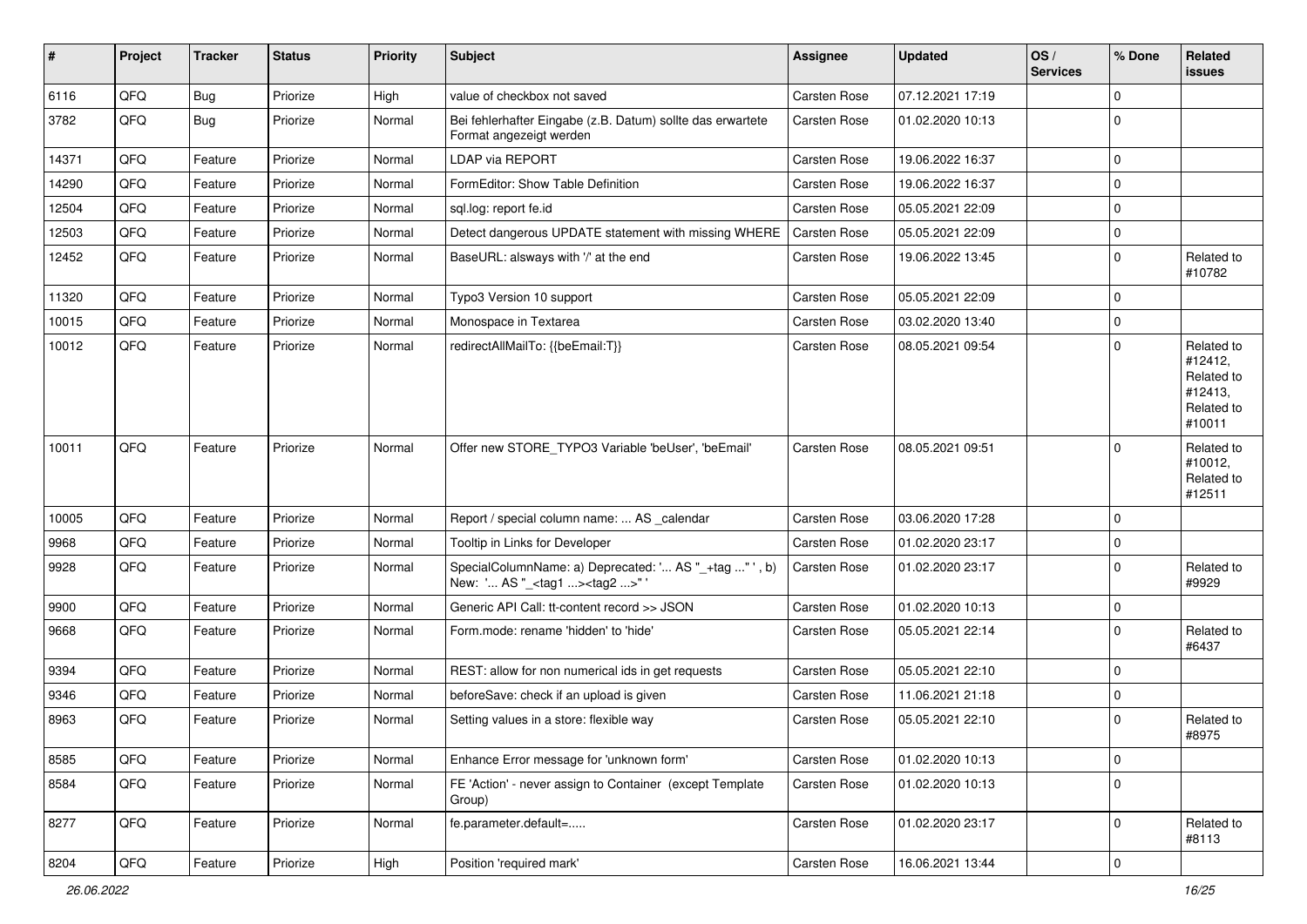| #     | Project | <b>Tracker</b> | <b>Status</b> | <b>Priority</b> | <b>Subject</b>                                                                           | Assignee            | <b>Updated</b>   | OS/<br><b>Services</b> | % Done      | Related<br><b>issues</b>                        |
|-------|---------|----------------|---------------|-----------------|------------------------------------------------------------------------------------------|---------------------|------------------|------------------------|-------------|-------------------------------------------------|
| 8082  | QFQ     | Feature        | Priorize      | High            | Contact form without saving record                                                       | <b>Carsten Rose</b> | 07.12.2021 15:20 |                        |             | Related to<br>#8587,<br><b>Blocks</b><br>#11850 |
| 8044  | QFQ     | Feature        | Priorize      | Normal          | Transaction: a) Form, b) Report                                                          | <b>Carsten Rose</b> | 05.05.2021 22:14 |                        | $\Omega$    | Related to<br>#8043                             |
| 8034  | QFQ     | Feature        | Priorize      | Normal          | FormElement 'data': 22.22.2222 should not be accepted                                    | <b>Carsten Rose</b> | 01.02.2020 10:13 |                        | $\Omega$    |                                                 |
| 7630  | QFQ     | Feature        | Priorize      | Normal          | detailed error message for simple upload                                                 | Carsten Rose        | 01.02.2020 10:13 |                        | $\Omega$    |                                                 |
| 7522  | QFQ     | Feature        | Priorize      | Normal          | Inserting default index.html to folder (Avoid Apache<br>Indexing)                        | <b>Carsten Rose</b> | 01.02.2020 10:13 |                        | $\Omega$    |                                                 |
| 7290  | QFQ     | Feature        | Priorize      | Normal          | FormEditor: title as textarea if LEN(title)>60                                           | <b>Carsten Rose</b> | 01.02.2020 10:13 |                        | $\Omega$    | Blocked by<br>#7682                             |
| 7217  | QFQ     | Feature        | Priorize      | Normal          | Download: notice User if `_sip=?` is missing                                             | <b>Carsten Rose</b> | 01.02.2020 10:13 |                        | $\Omega$    |                                                 |
| 6998  | QFQ     | Feature        | Priorize      | Normal          | Form: with debug=on show column information as tooltip of<br>column label                | Carsten Rose        | 01.02.2020 10:13 |                        | 0           |                                                 |
| 5942  | QFQ     | Feature        | Priorize      | Normal          | 'L' and 'type': append to links, generate via '_link' by using<br>'u:' .                 | <b>Carsten Rose</b> | 01.02.2020 10:13 |                        | $\Omega$    |                                                 |
| 3867  | QFQ     | Feature        | Priorize      | Normal          | Readonly Formular: Template Groups add/delete<br>ausbeldnen                              | <b>Carsten Rose</b> | 05.05.2021 22:12 |                        | $\Omega$    |                                                 |
| 14305 | QFQ     | <b>Bug</b>     | New           | Normal          | Inline Report editing does not create history entries                                    | <b>Carsten Rose</b> | 10.06.2022 11:55 |                        | $\mathbf 0$ |                                                 |
| 14304 | QFQ     | Bug            | <b>New</b>    | Normal          | table sorter view safer does not work                                                    | Carsten Rose        | 10.06.2022 11:49 |                        | $\Omega$    |                                                 |
| 14233 | QFQ     | <b>Bug</b>     | <b>New</b>    | Normal          | AS _link: question - HTML is not rendered                                                | Carsten Rose        | 28.05.2022 11:02 |                        | $\Omega$    |                                                 |
| 14091 | QFQ     | Bug            | <b>New</b>    | Normal          | inconsistent template path for twig                                                      | Carsten Rose        | 19.04.2022 18:36 |                        | $\Omega$    |                                                 |
| 14077 | QFQ     | Bug            | New           | Normal          | As _link: Attribute 'class' missing by r:1 and r:3 - but should<br>set                   | <b>Carsten Rose</b> | 28.05.2022 11:02 |                        | $\Omega$    | Related to<br>#5342,<br>Related to<br>#4343     |
| 13706 | QFQ     | <b>Bug</b>     | <b>New</b>    | Normal          | Wrong CheckType in FieldElement LastStatus of Form Cron                                  | <b>Carsten Rose</b> | 21.01.2022 18:20 |                        | $\Omega$    |                                                 |
| 13659 | QFQ     | Bug            | <b>New</b>    | Normal          | wrong sanitize class applied to R-store                                                  | Carsten Rose        | 15.01.2022 14:23 |                        | 0           |                                                 |
| 13592 | QFQ     | Bug            | New           | Normal          | QFQ Build Queue: das vergeben von Tags klappt nicht. Es<br>werden keine Releases gebaut. | Carsten Rose        | 19.03.2022 17:45 |                        | $\Omega$    |                                                 |
| 13460 | QFQ     | <b>Bug</b>     | New           | Normal          | Doc: Password set/reset  password should not processed<br>with 'html encode'             | Carsten Rose        | 19.03.2022 17:46 |                        | $\Omega$    |                                                 |
| 13451 | QFQ     | Bug            | New           | Normal          | Character Counter / Max Character: Problem in Safari                                     | Carsten Rose        | 15.04.2022 17:18 |                        | $\mathbf 0$ |                                                 |
| 13332 | QFQ     | Bug            | New           | Normal          | Multi Form: Required Felder werden visuell nicht markiert.                               | Carsten Rose        | 19.03.2022 17:47 |                        | $\mathbf 0$ |                                                 |
| 13331 | QFQ     | Bug            | New           | Normal          | Multi Form: Clear Icon misplaced                                                         | Carsten Rose        | 19.03.2022 17:47 |                        | 0           |                                                 |
| 12974 | QFQ     | <b>Bug</b>     | New           | High            | Sanitize Queries in Action-Elements                                                      | Carsten Rose        | 07.12.2021 17:19 |                        | 0           |                                                 |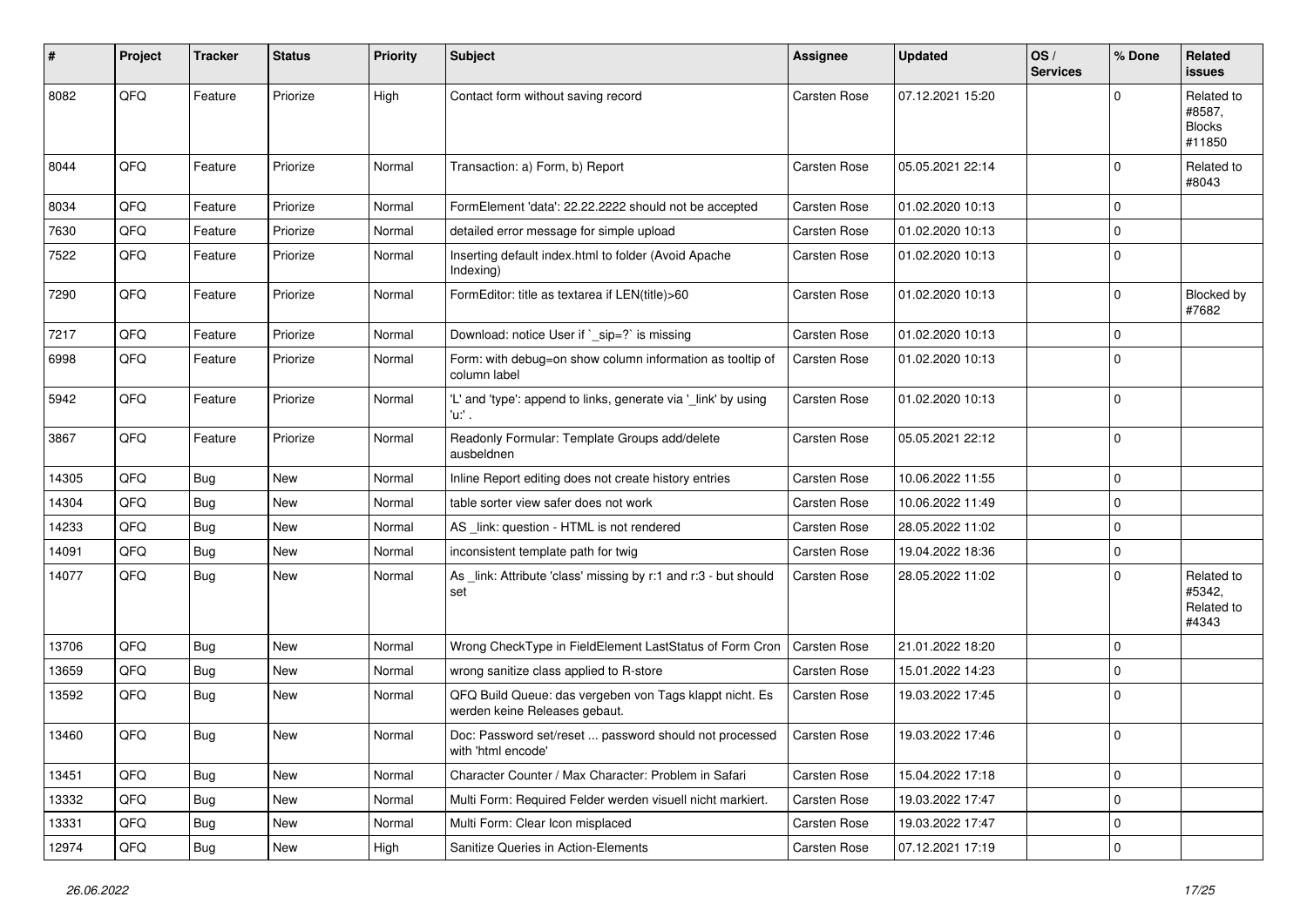| ∥ #   | Project | <b>Tracker</b> | <b>Status</b> | <b>Priority</b> | <b>Subject</b>                                                                                                                                      | Assignee            | <b>Updated</b>   | OS/<br><b>Services</b> | % Done      | Related<br>issues                                                    |
|-------|---------|----------------|---------------|-----------------|-----------------------------------------------------------------------------------------------------------------------------------------------------|---------------------|------------------|------------------------|-------------|----------------------------------------------------------------------|
| 12716 | QFQ     | Bug            | New           | Normal          | template group: Pattern only applied to first instance                                                                                              | <b>Carsten Rose</b> | 19.03.2022 17:47 |                        | $\mathbf 0$ |                                                                      |
| 12714 | QFQ     | Bug            | New           | Normal          | Conversion of GIF to PDF broken when GIF contains Alpha.                                                                                            | <b>Carsten Rose</b> | 19.03.2022 17:49 |                        | $\Omega$    |                                                                      |
| 12702 | QFQ     | Bug            | New           | High            | templateGroup: broken in multiDb Setup                                                                                                              | <b>Carsten Rose</b> | 14.12.2021 16:02 |                        | $\mathbf 0$ |                                                                      |
| 12670 | QFQ     | Bug            | New           | High            | Dropdown-Menu classes können nicht mehr angegeben<br>werden                                                                                         | Carsten Rose        | 07.12.2021 17:19 |                        | $\Omega$    |                                                                      |
| 12581 | QFQ     | Bug            | New           | Normal          | Form.forward=close: Record 'new' in new browser tab ><br>save (& close) >> Form is not reloaded with new created<br>record id and stays in mode=new | <b>Carsten Rose</b> | 19.03.2022 17:48 |                        | $\mathbf 0$ |                                                                      |
| 12545 | QFQ     | Bug            | New           | Urgent          | sql.log not created / updated                                                                                                                       | <b>Carsten Rose</b> | 14.12.2021 16:02 |                        | $\mathbf 0$ |                                                                      |
| 12520 | QFQ     | Bug            | New           | Normal          | Switch FE User: still active even FE User session expired                                                                                           | <b>Carsten Rose</b> | 19.03.2022 17:48 |                        | $\mathbf 0$ |                                                                      |
| 12513 | QFQ     | Bug            | New           | High            | Implement server side check of maxlength                                                                                                            | <b>Carsten Rose</b> | 07.12.2021 17:19 |                        | $\Omega$    |                                                                      |
| 12512 | QFQ     | Bug            | New           | Normal          | Some MySQL Installation can't use 'stored procedures'                                                                                               | Carsten Rose        | 19.03.2022 17:48 |                        | $\mathbf 0$ |                                                                      |
| 12468 | QFQ     | Bug            | New           | Urgent          | Form: update Form.title after save                                                                                                                  | <b>Carsten Rose</b> | 03.05.2021 21:12 |                        | $\mathbf 0$ |                                                                      |
| 12327 | QFQ     | Bug            | New           | Normal          | Copy to clipboard: Glyphicon can not be changed                                                                                                     | <b>Carsten Rose</b> | 27.12.2021 17:59 |                        | $\mathbf 0$ |                                                                      |
| 12187 | QFQ     | Bug            | New           | Normal          | Trigger FormAsFile() via Report: probably problem with multi<br>DB setup                                                                            | <b>Carsten Rose</b> | 20.03.2021 21:20 |                        | $\Omega$    |                                                                      |
| 12133 | QFQ     | Bug            | New           | Normal          | NPM, phpSpreadSheet aktualisieren                                                                                                                   | <b>Carsten Rose</b> | 15.03.2021 09:04 |                        | $\mathbf 0$ |                                                                      |
| 12045 | QFQ     | Bug            | New           | Normal          | templateGroup afterSave FE: Aufruf ohne<br>sqlHonorFormElements funktioniert nicht                                                                  | Carsten Rose        | 18.02.2021 16:33 |                        | $\Omega$    |                                                                      |
| 12040 | QFQ     | Bug            | New           | Normal          | FE Mode 'hidden' für zwei FEs auf einer Zeile                                                                                                       | <b>Carsten Rose</b> | 18.02.2021 10:13 |                        | $\mathbf 0$ |                                                                      |
| 11752 | QFQ     | Bug            | New           | Normal          | checkbox renders multiple input elements with same name                                                                                             | Carsten Rose        | 17.12.2020 14:58 |                        | $\Omega$    | Related to<br>#11750                                                 |
| 11695 | QFQ     | Bug            | New           | Normal          | MultiForm required FE Error                                                                                                                         | <b>Carsten Rose</b> | 04.12.2020 13:34 |                        | $\mathbf 0$ |                                                                      |
| 11668 | QFQ     | Bug            | New           | Normal          | Play function.sql - problem with mysql                                                                                                              | <b>Carsten Rose</b> | 03.05.2021 20:48 |                        | $\Omega$    |                                                                      |
| 11667 | QFQ     | Bug            | New           | Normal          | MySQL mariadb-server-10.3: Incorrect datetime value                                                                                                 | <b>Carsten Rose</b> | 03.05.2021 20:48 |                        | $\mathbf 0$ |                                                                      |
| 11239 | QFQ     | Bug            | New           | Normal          | Radiobutton (plain): horizontales Rendern abhängig vom<br>Datentyp in der Datenbank                                                                 | Carsten Rose        | 30.09.2020 18:37 |                        | $\Omega$    |                                                                      |
| 10937 | QFQ     | Bug            | New           | Normal          | Fehler mit abhängigen Select- Feldern beim Positionieren                                                                                            | <b>Carsten Rose</b> | 12.11.2020 23:45 |                        | $\mathbf 0$ |                                                                      |
| 10704 | QFQ     | Bug            | New           | Normal          | wkhtml problem rendering fullCalendar.js / fabric.js >><br>successor: puppeteer                                                                     | Carsten Rose        | 12.11.2020 23:45 |                        | $\Omega$    | Related to<br>#5024,<br>Related to<br>#4650,<br>Related to<br>#10715 |
| 10658 | QFQ     | Bug            | New           | Normal          | processReadOnly broken                                                                                                                              | Carsten Rose        | 27.05.2020 17:55 |                        | $\mathbf 0$ |                                                                      |
| 10640 | QFQ     | Bug            | New           | High            | TypeAhead Tag: FE editierbar trotz readOnly                                                                                                         | Carsten Rose        | 03.05.2021 21:12 |                        | $\mathbf 0$ |                                                                      |
| 10588 | QFQ     | <b>Bug</b>     | New           | Normal          | typeahed Tag: Doku anpassen                                                                                                                         | <b>Carsten Rose</b> | 12.11.2020 23:45 |                        | $\mathbf 0$ |                                                                      |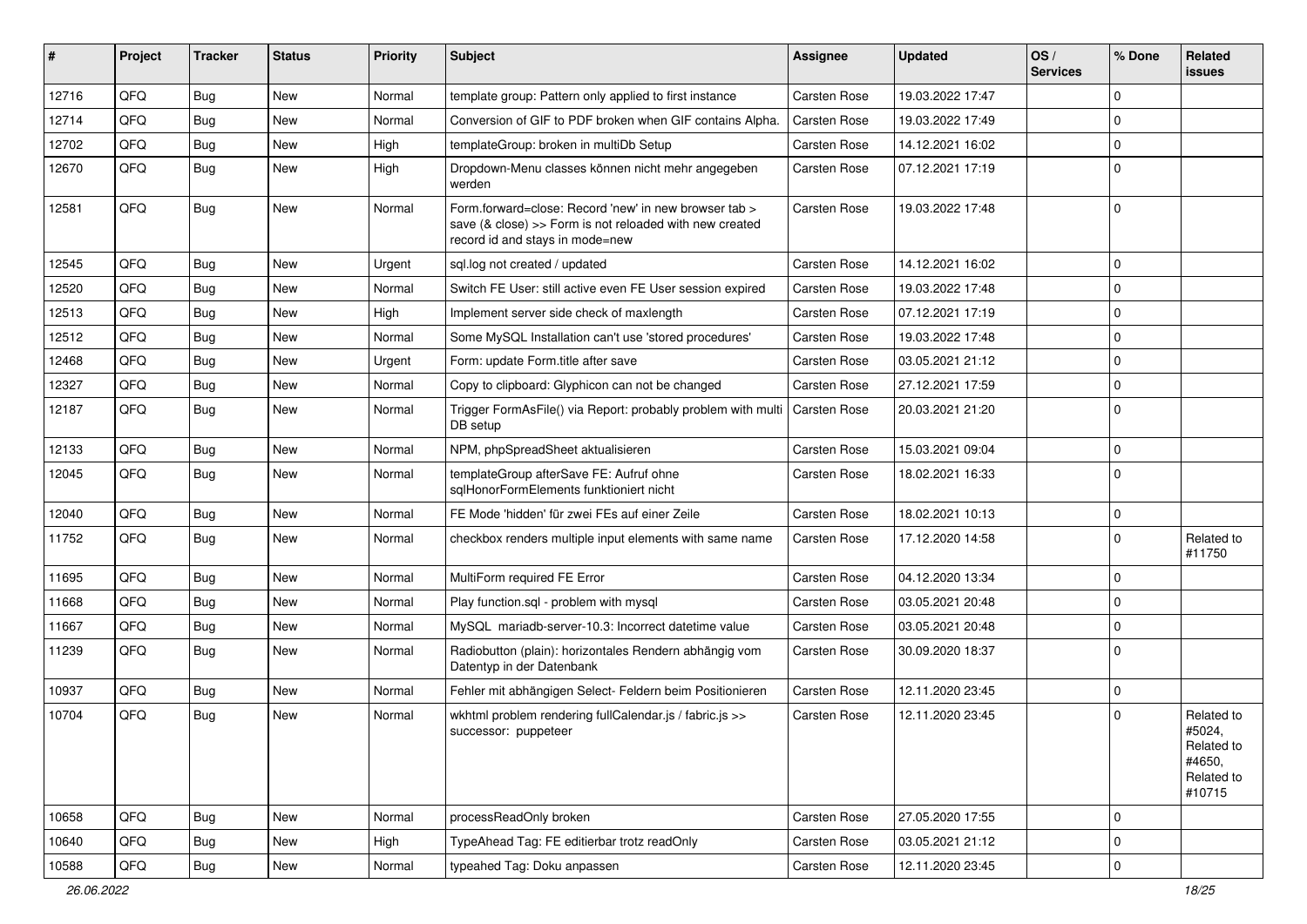| $\vert$ # | Project | <b>Tracker</b> | <b>Status</b> | <b>Priority</b> | <b>Subject</b>                                                                             | Assignee            | <b>Updated</b>   | OS/<br><b>Services</b> | % Done      | Related<br><b>issues</b>                     |
|-----------|---------|----------------|---------------|-----------------|--------------------------------------------------------------------------------------------|---------------------|------------------|------------------------|-------------|----------------------------------------------|
| 10508     | QFQ     | Bug            | <b>New</b>    | High            | Multi Form broken on Multi DB Instance                                                     | Carsten Rose        | 03.05.2021 21:12 |                        | $\Omega$    |                                              |
| 10506     | QFQ     | Bug            | New           | High            | Template Group broken on MultiDB instance                                                  | <b>Carsten Rose</b> | 03.05.2021 21:12 |                        | $\Omega$    | Related to<br>#10505                         |
| 10322     | QFQ     | Bug            | <b>New</b>    | Normal          | FormElement / Radio: missing column 'enum' >> FE not<br>reported                           | Carsten Rose        | 07.05.2020 09:37 |                        | $\Omega$    |                                              |
| 10082     | QFQ     | <b>Bug</b>     | <b>New</b>    | Normal          | FE.type=SELECT - 'sanatize' Class                                                          | Carsten Rose        | 07.05.2020 09:36 |                        | $\mathbf 0$ | Related to<br>#10081                         |
| 10081     | QFQ     | <b>Bug</b>     | <b>New</b>    | High            | Stale record lock after 'forbidden' character                                              | <b>Carsten Rose</b> | 03.05.2021 21:12 |                        | $\Omega$    | Related to<br>#10082,<br>Related to<br>#9789 |
| 9783      | QFQ     | Bug            | <b>New</b>    | Normal          | Email with special characters                                                              | <b>Carsten Rose</b> | 01.02.2020 23:22 |                        | $\mathbf 0$ |                                              |
| 9773      | QFQ     | Bug            | New           | Normal          | form.parameter.formModeGlobal=requiredOff                                                  | Carsten Rose        | 01.02.2020 15:56 |                        | $\mathbf 0$ |                                              |
| 9533      | QFQ     | <b>Bug</b>     | New           | Normal          | FE.type=upload: Check in 'beforeSave' if upload is given                                   | Carsten Rose        | 01.02.2020 23:22 |                        | $\mathbf 0$ | Related to<br>#11523                         |
| 9531      | QFQ     | <b>Bug</b>     | <b>New</b>    | High            | FE File: Dynamic Update / modeSql / required detected<br>even it not set                   | Carsten Rose        | 11.06.2021 20:32 |                        | $\mathbf 0$ | Related to<br>#12398                         |
| 9347      | QFQ     | <b>Bug</b>     | <b>New</b>    | High            | FE.type=upload with dynamic show/hidden: required not<br>detected                          | Carsten Rose        | 12.06.2021 10:40 |                        | $\Omega$    | Related to<br>#5305,<br>Related to<br>#12398 |
| 9317      | QFQ     | Bug            | New           | Normal          | FE.type=note: with dynamic show/hidden an empty label<br>causes trouble                    | Carsten Rose        | 01.02.2020 23:22 |                        | $\Omega$    |                                              |
| 9275      | QFQ     | <b>Bug</b>     | <b>New</b>    | Normal          | autcron: t3 page, which takes to long to respond, is not<br>reported properly              | Carsten Rose        | 01.02.2020 23:22 |                        | 100         |                                              |
| 9177      | QFQ     | <b>Bug</b>     | <b>New</b>    | Normal          | Bug? QFQ tries to save an action FE, which has real<br>existing column name                | Carsten Rose        | 01.02.2020 23:22 |                        | $\mathbf 0$ |                                              |
| 9127      | QFQ     | Bug            | <b>New</b>    | Normal          | Error Message: change 'roll over' color - text not readable                                | Carsten Rose        | 01.02.2020 23:22 |                        | $\mathbf 0$ |                                              |
| 9077      | QFQ     | Bug            | <b>New</b>    | Normal          | typeAheadSql: report broken SQL                                                            | Carsten Rose        | 01.02.2020 23:22 |                        | $\mathbf 0$ |                                              |
| 9013      | QFQ     | <b>Bug</b>     | <b>New</b>    | Normal          | Error in Twig template not handled                                                         | <b>Carsten Rose</b> | 20.10.2021 13:43 |                        | $\mathbf 0$ |                                              |
| 8668      | QFQ     | Bug            | <b>New</b>    | High            | Pill disabled: dyamic mode 'hidden' not respected - FE is still   Carsten Rose<br>required |                     | 03.05.2021 21:14 |                        | $\Omega$    |                                              |
| 8431      | QFQ     | <b>Bug</b>     | <b>New</b>    | High            | autocron.php with wrong path                                                               | Carsten Rose        | 03.05.2021 21:14 |                        | $\pmb{0}$   |                                              |
| 8083      | QFQ     | <b>Bug</b>     | New           | High            | FormEditor: primary table list does not respect<br>'indexDb={{indexData:Y}}'               | Carsten Rose        | 03.05.2021 21:14 |                        | $\Omega$    | Has<br>duplicate<br>#6678                    |
| 8049      | QFQ     | Bug            | <b>New</b>    | Normal          | FE.type=note, column 'value': text moves some pixel to top<br>after save                   | <b>Carsten Rose</b> | 01.02.2020 23:22 |                        | $\Omega$    |                                              |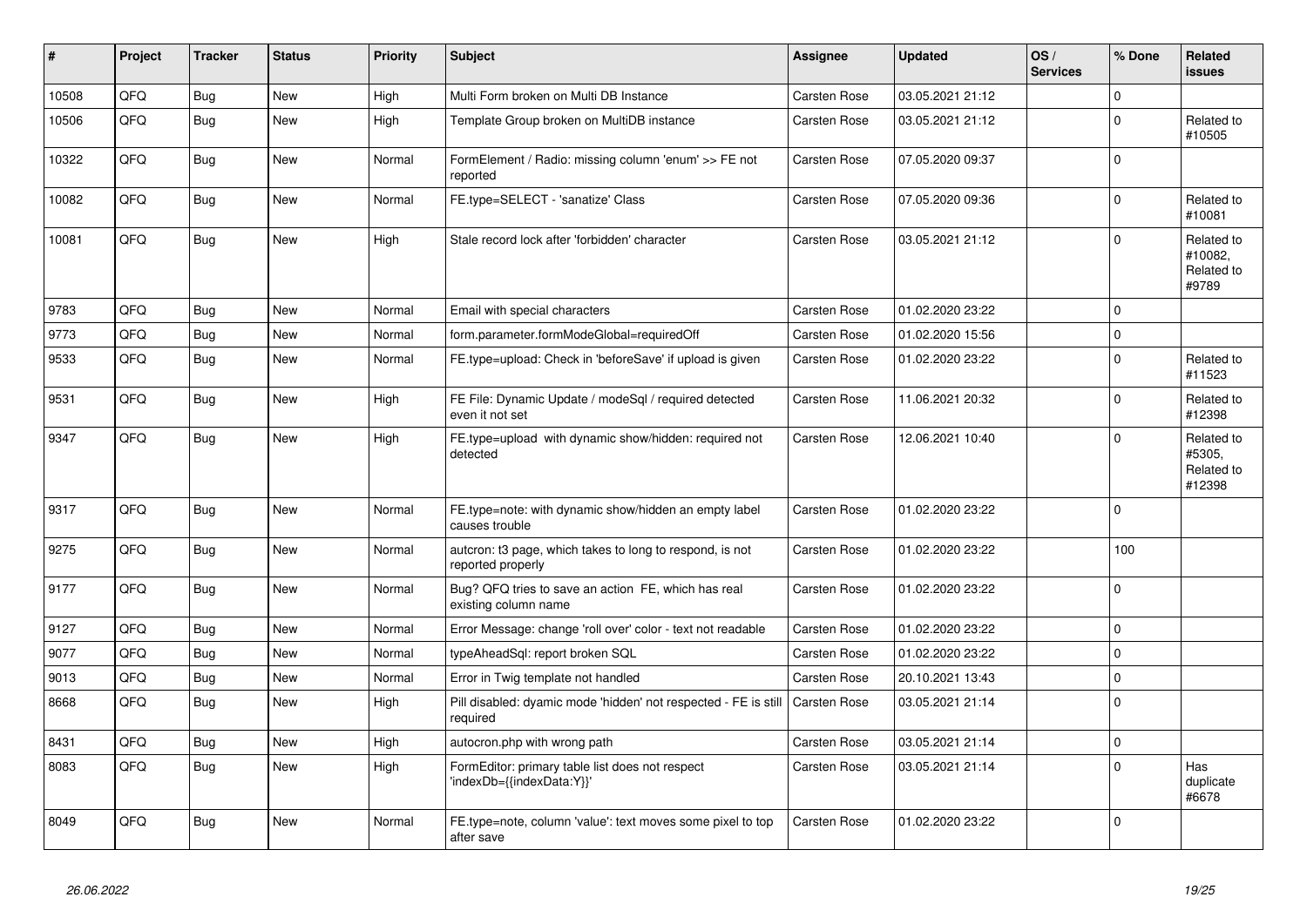| ∦    | Project | <b>Tracker</b> | <b>Status</b> | <b>Priority</b> | Subject                                                                                                          | <b>Assignee</b>     | <b>Updated</b>   | OS/<br><b>Services</b> | % Done      | Related<br>issues                           |
|------|---------|----------------|---------------|-----------------|------------------------------------------------------------------------------------------------------------------|---------------------|------------------|------------------------|-------------|---------------------------------------------|
| 7899 | QFQ     | Bug            | <b>New</b>    | High            | Fe.type=password / retype / required: always complain<br>about missing value                                     | <b>Carsten Rose</b> | 03.05.2021 21:14 |                        | $\Omega$    |                                             |
| 7890 | QFQ     | Bug            | New           | Normal          | FormElement 'required': extraButtonInfo not aligned                                                              | <b>Carsten Rose</b> | 11.06.2021 21:17 |                        | $\Omega$    | Related to<br>#11517                        |
| 7795 | QFQ     | Bug            | <b>New</b>    | Normal          | Readonly Form: Typeahead-Felder                                                                                  | <b>Carsten Rose</b> | 01.02.2020 23:22 |                        | $\Omega$    |                                             |
| 7685 | QFQ     | Bug            | New           | Normal          | Open FormElement from QFQ error message and save<br>modified record: error about missing {{formId:F}}            | <b>Carsten Rose</b> | 01.02.2020 23:22 |                        | $\Omega$    |                                             |
| 7650 | QFQ     | Bug            | <b>New</b>    | High            | Optional do not show 'required' sign on FormElement                                                              | Carsten Rose        | 03.05.2021 21:14 |                        | $\Omega$    |                                             |
| 7574 | QFQ     | Bug            | New           | Normal          | Substitute error: form element not reported / dont parse<br>Form.note                                            | <b>Carsten Rose</b> | 01.02.2020 23:21 |                        | $\Omega$    |                                             |
| 7547 | QFQ     | Bug            | New           | Normal          | Error Message in afterSave: wrong parameter column<br>reported                                                   | <b>Carsten Rose</b> | 01.02.2020 23:22 |                        | $\Omega$    |                                             |
| 7524 | QFQ     | Bug            | <b>New</b>    | Normal          | QFQ throws a 'General Error' if 'fileadmin/protected/log/' is<br>not writeable                                   | Carsten Rose        | 01.02.2020 23:22 |                        | $\Omega$    |                                             |
| 7513 | QFQ     | <b>Bug</b>     | <b>New</b>    | Normal          | Radios not correct aligned                                                                                       | <b>Carsten Rose</b> | 01.02.2020 23:22 |                        | $\Omega$    |                                             |
| 7512 | QFQ     | <b>Bug</b>     | <b>New</b>    | Normal          | FE: inputType=number >> 'pattern' is not respected                                                               | <b>Carsten Rose</b> | 01.02.2020 23:22 |                        | $\mathbf 0$ |                                             |
| 7261 | QFQ     | Bug            | <b>New</b>    | Normal          | Report pathFilename for user without path, only the filename                                                     | <b>Carsten Rose</b> | 01.02.2020 23:21 |                        | $\Omega$    |                                             |
| 7219 | QFQ     | <b>Bug</b>     | New           | Normal          | typeSheadSql / typeAheadSqlPrefetch: change to curly<br>braces                                                   | Carsten Rose        | 01.02.2020 23:21 |                        | $\Omega$    |                                             |
| 7014 | QFQ     | Bug            | <b>New</b>    | Normal          | Sending invalid emails succeeds when<br>debug.redirectAllMailTo is set                                           | <b>Carsten Rose</b> | 01.02.2020 23:21 |                        | $\mathbf 0$ |                                             |
| 7002 | QFQ     | Bug            | <b>New</b>    | Normal          | Dynamic Update: row does not disappear / appear                                                                  | <b>Carsten Rose</b> | 01.02.2020 23:22 |                        | $\mathbf 0$ |                                             |
| 6912 | QFQ     | <b>Bug</b>     | <b>New</b>    | Normal          | error Message Var 'deadline' already set in SIP - in Form<br>with FE.value={{deadline:R:::{{deadlinePeriod:Y}}}} | Carsten Rose        | 01.02.2020 23:21 |                        | $\Omega$    |                                             |
| 6677 | QFQ     | Bug            | New           | Normal          | Error message FE Action Element: no/wrong FE reference<br>who cause the problem.                                 | <b>Carsten Rose</b> | 01.02.2020 23:21 |                        | 0           |                                             |
| 6483 | QFQ     | Bug            | <b>New</b>    | Normal          | R Store funktioniert nicht bei 'Report Notation' im FE                                                           | <b>Carsten Rose</b> | 01.02.2020 23:21 |                        | 0           |                                             |
| 6462 | QFQ     | Bug            | New           | Normal          | File Upload: Nutzlose Fehlermeldung wenn Datei zu gross                                                          | <b>Carsten Rose</b> | 01.02.2020 23:21 |                        | $\Omega$    | Related to<br>#6139                         |
| 5576 | QFQ     | Bug            | New           | Normal          | Using MySQL 'DROP' requires privilege - wich is not really<br>necessary.                                         | <b>Carsten Rose</b> | 01.02.2020 23:21 |                        | $\Omega$    |                                             |
| 5559 | QFQ     | Bug            | <b>New</b>    | Normal          | FE.type = Upload: 'accept' might contain variables                                                               | Carsten Rose        | 11.05.2020 21:23 |                        | l 0         |                                             |
| 5459 | QFQ     | Bug            | New           | High            | Multi DB: spread system tables between 'QFQ' and<br>'Data'-DB                                                    | Carsten Rose        | 03.05.2021 21:14 |                        | $\mathbf 0$ | Related to<br>#4720                         |
| 5305 | QFQ     | Bug            | New           | Normal          | Upload FormElement: nicht disabled by readonly Form                                                              | Carsten Rose        | 16.06.2021 13:43 |                        | $\Omega$    | Related to<br>#9347,<br>Related to<br>#9834 |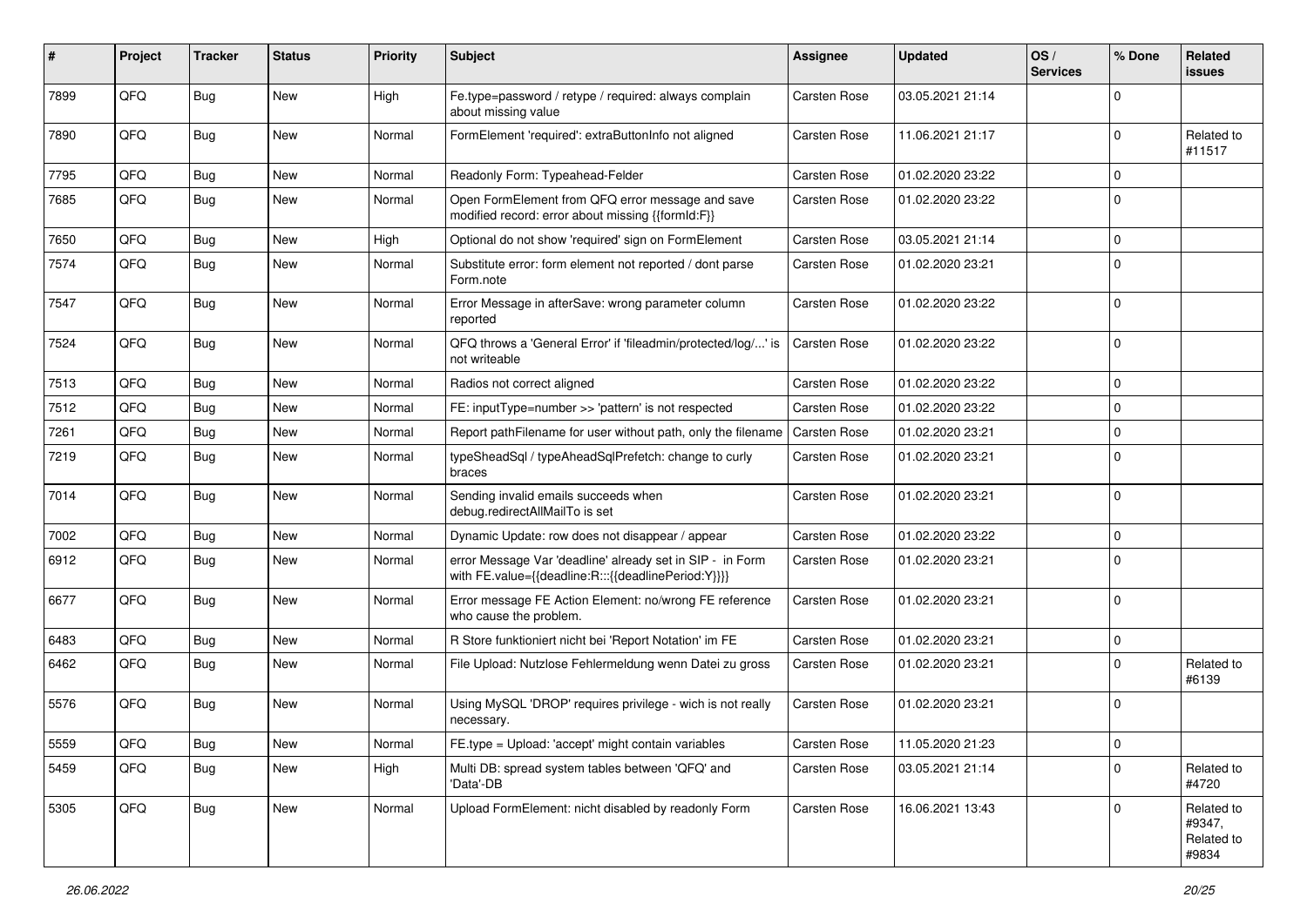| #     | Project | <b>Tracker</b> | <b>Status</b> | <b>Priority</b> | <b>Subject</b>                                                                                                                        | Assignee            | <b>Updated</b>   | OS/<br><b>Services</b> | % Done      | <b>Related</b><br><b>issues</b>                                        |
|-------|---------|----------------|---------------|-----------------|---------------------------------------------------------------------------------------------------------------------------------------|---------------------|------------------|------------------------|-------------|------------------------------------------------------------------------|
| 5221  | QFQ     | <b>Bug</b>     | <b>New</b>    | High            | Download Dialog: Bleibt stehen in FF wenn Datei<br>automatisch gespeichert wird.                                                      | <b>Carsten Rose</b> | 03.05.2021 21:14 |                        | $\Omega$    |                                                                        |
| 4756  | QFQ     | <b>Bug</b>     | <b>New</b>    | Normal          | Form dirty even nothing changes                                                                                                       | <b>Carsten Rose</b> | 11.12.2019 16:16 |                        | $\Omega$    |                                                                        |
| 3547  | QFQ     | Bug            | <b>New</b>    | Normal          | FE of type 'note' causes writing of empty fields.                                                                                     | Carsten Rose        | 01.02.2020 23:21 |                        | $\Omega$    |                                                                        |
| 14187 | QFQ     | Feature        | <b>New</b>    | High            | gfg.log: show current URL                                                                                                             | <b>Carsten Rose</b> | 28.05.2022 11:02 |                        | $\Omega$    | Related to<br>#13933,<br>Related to<br>#12532.<br>Related to<br>#11893 |
| 14090 | QFQ     | Feature        | <b>New</b>    | Normal          | Nützliche _script funktionen                                                                                                          | <b>Carsten Rose</b> | 28.05.2022 11:03 |                        | $\Omega$    |                                                                        |
| 13843 | QFQ     | Feature        | <b>New</b>    | Normal          | Create JWT via QFQ                                                                                                                    | <b>Carsten Rose</b> | 19.03.2022 17:42 |                        | $\Omega$    |                                                                        |
| 13841 | QFQ     | Feature        | New           | Normal          | Create PDF via iText - evaluate                                                                                                       | Carsten Rose        | 19.03.2022 17:42 |                        | $\Omega$    |                                                                        |
| 13700 | QFQ     | Feature        | <b>New</b>    | Normal          | Redesign gfg.io Seite                                                                                                                 | <b>Carsten Rose</b> | 19.03.2022 17:43 |                        | $\mathbf 0$ |                                                                        |
| 13467 | QFQ     | Feature        | New           | Normal          | ChangeLog Generator                                                                                                                   | <b>Carsten Rose</b> | 19.03.2022 17:46 |                        | $\Omega$    | Related to<br>#11460                                                   |
| 13354 | QFQ     | Feature        | <b>New</b>    | Normal          | Using Websocket in QFQ                                                                                                                | <b>Carsten Rose</b> | 10.11.2021 15:47 |                        | $\Omega$    |                                                                        |
| 12679 | QFQ     | Feature        | <b>New</b>    | Normal          | tablesorter: custom column width                                                                                                      | <b>Carsten Rose</b> | 16.06.2021 11:10 |                        | $\mathbf 0$ |                                                                        |
| 12664 | QFQ     | Feature        | New           | Normal          | TinyMCE: report/remove malicous HTML/JS Code                                                                                          | <b>Carsten Rose</b> | 19.03.2022 17:47 |                        | $\Omega$    | Related to<br>#14320                                                   |
| 12632 | QFQ     | Feature        | <b>New</b>    | Normal          | TinyMCE: Prepare CSS classes for images                                                                                               | <b>Carsten Rose</b> | 04.06.2021 14:35 |                        | 100         | Blocked by<br>#12186                                                   |
| 12603 | QFQ     | Feature        | <b>New</b>    | Normal          | Dropdown (Select), Radio, checkbox:<br>itemListAlways={{!SELECT key, value}}                                                          | <b>Carsten Rose</b> | 19.03.2022 17:47 |                        | $\Omega$    |                                                                        |
| 12544 | QFQ     | Feature        | <b>New</b>    | High            | a) ' AS _link' new also as ' AS _format', b) sortierung via<br>'display: none;', c) ' format' benoeitgt nicht zwingend<br>u/U/p/m/z/d | Carsten Rose        | 14.12.2021 16:03 |                        | $\Omega$    |                                                                        |
| 12532 | QFQ     | Feature        | <b>New</b>    | High            | SIP-Parameter bei Seitenaufruf in Browser-Console<br>anzeigen                                                                         | <b>Carsten Rose</b> | 07.12.2021 17:19 |                        | $\Omega$    | Related to<br>#11893.<br>Related to<br>#14187                          |
| 12480 | QFQ     | Feature        | <b>New</b>    | Normal          | If QFQ upgrade is running, block further request                                                                                      | <b>Carsten Rose</b> | 03.05.2021 20:45 |                        | 0           |                                                                        |
| 12477 | QFQ     | Feature        | New           | Normal          | Support for refactoring: Form, FormElement, diverse<br>Tabellen/Spalten, tt-content Records                                           | <b>Carsten Rose</b> | 03.05.2021 20:45 |                        | $\Omega$    |                                                                        |
| 12474 | QFQ     | Feature        | <b>New</b>    | Normal          | Check BaseConfigURL if it is given and the the last char is '/'                                                                       | <b>Carsten Rose</b> | 03.05.2021 20:45 |                        | $\Omega$    |                                                                        |
| 12465 | QFQ     | Feature        | New           | Normal          | QFQ Function: use in FE to fill StoreRecord                                                                                           | <b>Carsten Rose</b> | 05.05.2021 21:58 |                        | $\mathbf 0$ |                                                                        |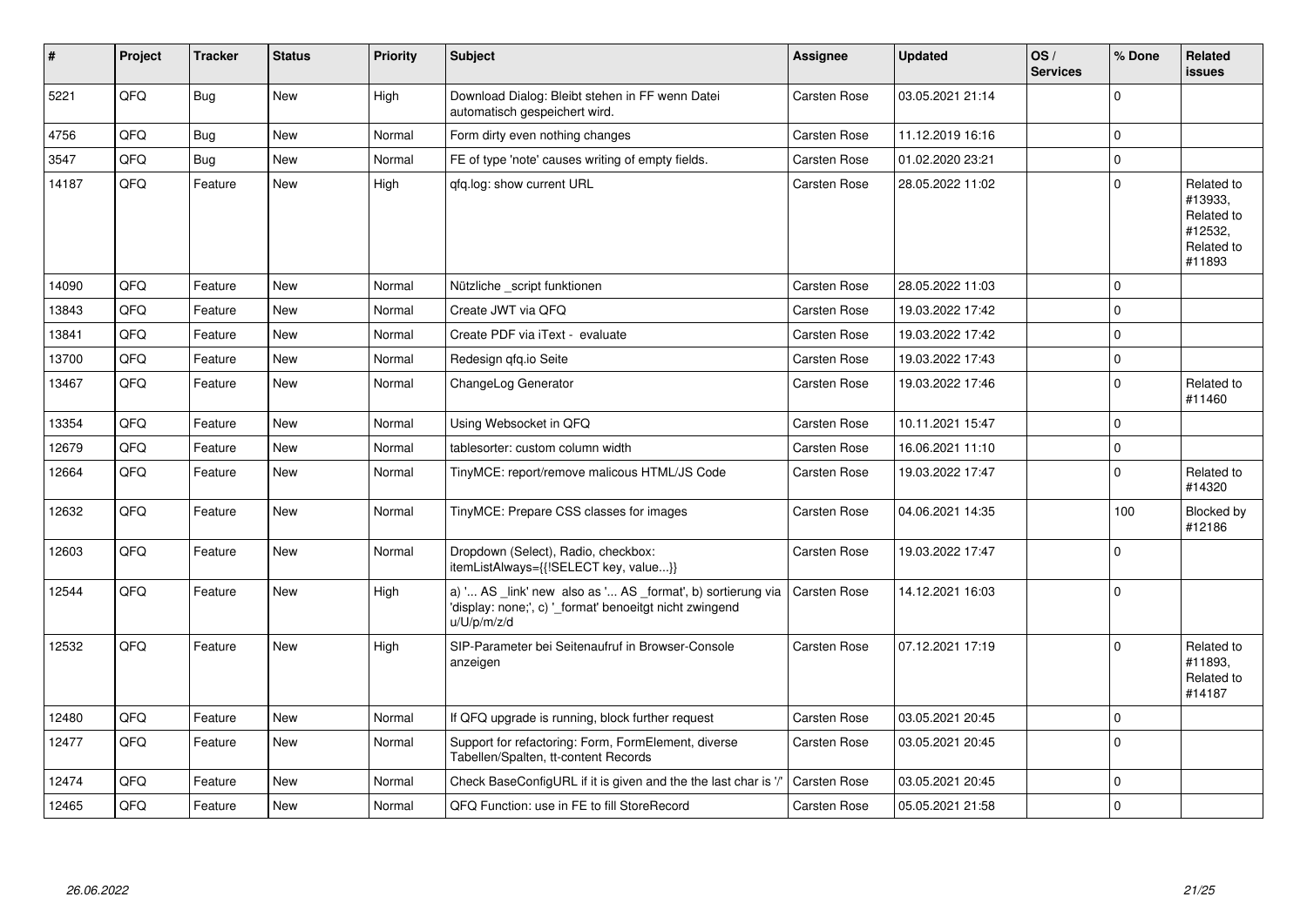| #     | Project | <b>Tracker</b> | <b>Status</b> | <b>Priority</b> | Subject                                                                                                             | Assignee                                               | <b>Updated</b>   | OS/<br><b>Services</b> | % Done      | Related<br><b>issues</b>                      |                      |
|-------|---------|----------------|---------------|-----------------|---------------------------------------------------------------------------------------------------------------------|--------------------------------------------------------|------------------|------------------------|-------------|-----------------------------------------------|----------------------|
| 12413 | QFQ     | Feature        | <b>New</b>    | Normal          | STORE_TYPO3: enhance for {{be_users.email:T}},<br>{{fe users.email:T}}                                              | Carsten Rose                                           | 03.05.2021 20:45 |                        | $\Omega$    | Related to<br>#12412,<br>Related to<br>#10012 |                      |
| 12412 | QFQ     | Feature        | <b>New</b>    | Normal          | Action/Escape qualifier 'e' (empty), '0': if given, an empty<br>string (or '0') will be treated as 'not found'      | Carsten Rose                                           | 08.05.2021 09:40 |                        | $\Omega$    | Related to<br>#12413,<br>Related to<br>#10012 |                      |
| 12400 | QFQ     | Feature        | New           | Normal          | Tutorial ist in QFQ Doku, Wird in der Suche gefunden, es<br>gibt aber kein Menupunkt - Inhalt ueberpruefen          | Carsten Rose                                           | 03.05.2021 20:45 |                        | $\mathbf 0$ |                                               |                      |
| 12330 | QFQ     | Feature        | New           | Normal          | Copy to input field / text area / TinyMCE                                                                           | Carsten Rose                                           | 07.04.2021 09:01 |                        | $\Omega$    |                                               |                      |
| 12269 | QFQ     | Feature        | <b>New</b>    | Normal          | 2FA - Login                                                                                                         | Carsten Rose                                           | 03.05.2021 20:45 |                        | $\mathbf 0$ |                                               |                      |
| 12186 | QFQ     | Feature        | New           | High            | TinyMCE Config für Objekte                                                                                          | Carsten Rose                                           | 07.12.2021 17:19 |                        | $\mathbf 0$ | <b>Blocks</b><br>#12632                       |                      |
| 12163 | QFQ     | Feature        | New           | Normal          | Checkbox: table wrap                                                                                                | Carsten Rose                                           | 03.05.2021 20:51 |                        | $\mathbf 0$ |                                               |                      |
| 12162 | QFQ     | Feature        | <b>New</b>    | Normal          | FE.type=sendmail: personalized mailing (several mails) via<br>template                                              | Carsten Rose                                           | 03.05.2021 20:45 |                        | $\mathbf 0$ |                                               |                      |
| 12146 | QFQ     | Feature        | <b>New</b>    | Normal          | Autocron Job: Anzeigen wann der naechste Job ausgefuehrt   Carsten Rose<br>wird, resp das er nicht ausgefuehrt wird |                                                        | 15.03.2021 15:23 |                        | $\mathbf 0$ |                                               |                      |
| 12119 | QFQ     | Feature        | <b>New</b>    | Normal          | AS paged: error message missing if there ist no 'r' argument.                                                       | <b>Carsten Rose</b>                                    | 03.05.2021 20:51 |                        | $\mathbf 0$ |                                               |                      |
| 12109 | QFQ     | Feature        | New           | Normal          | Donwload Link: Plain, SIP, Persistent Link, Peristent SIP -<br>new notation                                         | Carsten Rose                                           | 03.05.2021 20:45 |                        | $\mathbf 0$ | Related to<br>#12085                          |                      |
| 12024 | QFQ     | Feature        | <b>New</b>    | Normal          | Excel Export: text columns by default decode<br>htmlspeciachar()                                                    | Carsten Rose                                           | 17.02.2021 23:55 |                        | $\mathbf 0$ | Related to<br>#12022                          |                      |
| 12023 | QFQ     | Feature        | New           | Normal          | MySQL Stored Precdure: QDECODESPECIALCHAR()                                                                         | Carsten Rose                                           | 16.02.2021 11:16 |                        | $\mathbf 0$ | Related to<br>#12022                          |                      |
| 11955 | QFQ     | Feature        | <b>New</b>    | Normal          | subrecord: new title option to set <th> attributes - e.g. to<br/>customize tablesorter options.</th>                | attributes - e.g. to<br>customize tablesorter options. | Carsten Rose     | 03.05.2021 20:47       |             | $\Omega$                                      | Related to<br>#11775 |
| 11893 | QFQ     | Feature        | <b>New</b>    | High            | Broken SIP: a) only report one time, b) only report in main<br>column                                               | Carsten Rose                                           | 12.05.2021 12:13 |                        | $\Omega$    | Related to<br>#12532,<br>Related to<br>#14187 |                      |
| 11775 | QFQ     | Feature        | <b>New</b>    | Normal          | Subrecord Tooltip pro Feld                                                                                          | Carsten Rose                                           | 18.12.2020 15:22 |                        | $\mathbf 0$ | Related to<br>#11955                          |                      |
| 11747 | QFQ     | Feature        | New           | Normal          | Maintenance Page with Redirect                                                                                      | Carsten Rose                                           | 03.05.2021 20:47 |                        | $\mathbf 0$ | Related to<br>#11741                          |                      |
| 11702 | QFQ     | Feature        | New           | Normal          | HTML Special Char makes no sense for 'allbut' if '&' is<br>forbidden                                                | Carsten Rose                                           | 07.12.2021 16:35 |                        | $\mathbf 0$ | Related to<br>#5112,<br>Related to<br>#14320  |                      |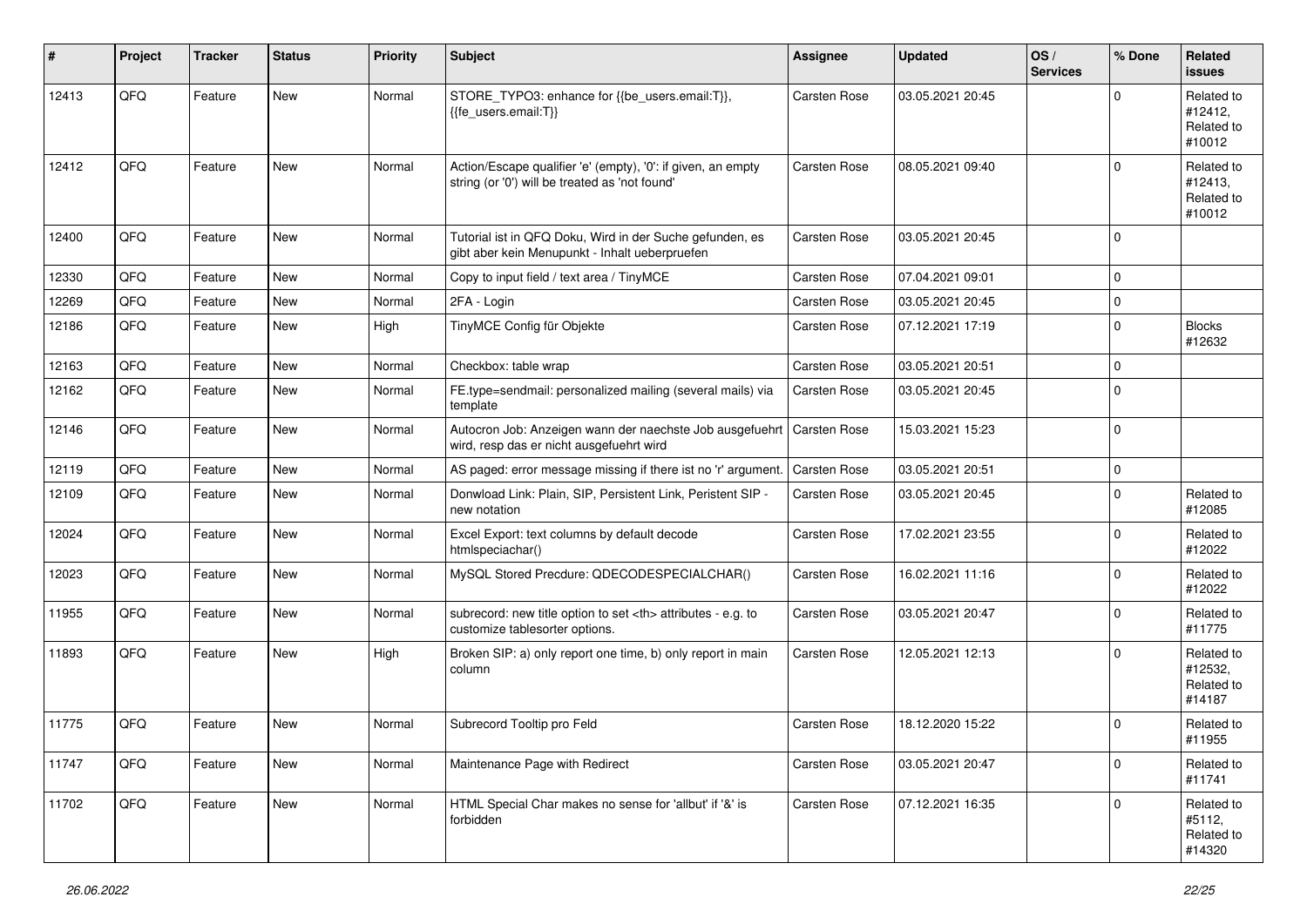| ∦     | Project | <b>Tracker</b> | <b>Status</b> | <b>Priority</b> | Subject                                                                                                                               | Assignee            | <b>Updated</b>   | OS/<br><b>Services</b> | % Done      | Related<br><b>issues</b>                                             |
|-------|---------|----------------|---------------|-----------------|---------------------------------------------------------------------------------------------------------------------------------------|---------------------|------------------|------------------------|-------------|----------------------------------------------------------------------|
| 11523 | QFQ     | Feature        | <b>New</b>    | Normal          | Mit dynamic Update erkennen, ob Upload gemacht wurde                                                                                  | <b>Carsten Rose</b> | 13.11.2020 15:07 |                        | $\Omega$    | Related to<br>#9533                                                  |
| 11516 | QFQ     | Feature        | New           | Normal          | Multi Page Form (Previous/Next Buttons)                                                                                               | <b>Carsten Rose</b> | 16.03.2021 17:52 |                        | $\Omega$    |                                                                      |
| 11504 | QFQ     | Feature        | <b>New</b>    | Normal          | Dynamic Update: Button text update for 'Save',' Close' &<br>'Delete'                                                                  | <b>Carsten Rose</b> | 12.11.2020 23:44 |                        | $\Omega$    |                                                                      |
| 11460 | QFQ     | Feature        | New           | Normal          | Easier creation of changelog: gitchangelog                                                                                            | Carsten Rose        | 12.06.2021 10:20 |                        | $\mathbf 0$ | Related to<br>#13467                                                 |
| 11080 | QFQ     | Feature        | <b>New</b>    | Normal          | Send MQTT messages                                                                                                                    | Carsten Rose        | 29.08.2020 19:49 |                        | $\Omega$    |                                                                      |
| 10996 | QFQ     | Feature        | New           | Normal          | Download video via sip: no seek                                                                                                       | <b>Carsten Rose</b> | 12.08.2020 14:18 |                        | $\Omega$    |                                                                      |
| 10979 | QFQ     | Feature        | New           | Normal          | Ajax Calls an API - dataReport                                                                                                        | Carsten Rose        | 11.05.2022 12:15 |                        | $\mathbf 0$ |                                                                      |
| 10976 | QFQ     | Feature        | New           | Normal          | Excel Export Verbesserungen                                                                                                           | Carsten Rose        | 06.08.2020 10:56 |                        | $\Omega$    |                                                                      |
| 10819 | QFQ     | Feature        | <b>New</b>    | Normal          | Persistent SIP - second try                                                                                                           | Carsten Rose        | 29.06.2020 23:02 |                        | $\Omega$    | Related to<br>#6261                                                  |
| 10714 | QFQ     | Feature        | New           | Normal          | multi Table Form                                                                                                                      | Carsten Rose        | 16.03.2021 18:44 |                        | $\mathbf 0$ |                                                                      |
| 10593 | QFQ     | Feature        | <b>New</b>    | Normal          | label2: text behind input element                                                                                                     | <b>Carsten Rose</b> | 16.05.2020 10:57 |                        | $\mathbf 0$ |                                                                      |
| 10119 | QFQ     | Feature        | <b>New</b>    | Normal          | Dropdown (selectlist) & TypeAhead: format and catagorize<br>list                                                                      | Carsten Rose        | 07.05.2020 09:36 |                        | $\Omega$    |                                                                      |
| 10115 | QFQ     | Feature        | <b>New</b>    | Normal          | TypeAhead: static list                                                                                                                | Carsten Rose        | 26.02.2020 16:42 |                        | 100         |                                                                      |
| 10080 | QFQ     | Feature        | New           | Normal          | Popup on 'save' / 'close': configure dialog (answer<br>yes/no/cancle/)                                                                | <b>Carsten Rose</b> | 28.03.2021 20:52 |                        | $\Omega$    | Is duplicate<br>of #12262                                            |
| 10014 | QFQ     | Feature        | <b>New</b>    | Normal          | Manual.rst: describe behaviour and process order of<br>fillStoreVar, slaveId, sqlBefore,                                              | <b>Carsten Rose</b> | 01.02.2020 22:31 |                        | $\Omega$    |                                                                      |
| 9983  | QFQ     | Feature        | <b>New</b>    | Normal          | Report Notation: new keyword 'range'                                                                                                  | Carsten Rose        | 01.02.2020 15:55 |                        | $\mathbf 0$ |                                                                      |
| 9927  | QFQ     | Feature        | New           | Normal          | QFQ Update: a) Update nur machen wenn BE User<br>eingeloggt ist., b) Bei Fehler genaue Meldung welcher<br>Updateschritt Probleme hat. | Carsten Rose        | 22.01.2020 12:59 |                        | $\Omega$    |                                                                      |
| 9811  | QFQ     | Feature        | <b>New</b>    | Normal          | Report: tag every n'th row                                                                                                            | <b>Carsten Rose</b> | 01.02.2020 23:22 |                        | $\Omega$    |                                                                      |
| 9781  | QFQ     | Feature        | New           | Normal          | Button: CSS class to make buttons smaller                                                                                             | Carsten Rose        | 01.02.2020 23:22 |                        | $\Omega$    |                                                                      |
| 9777  | QFQ     | Feature        | New           | Normal          | Logging QFQ Variables                                                                                                                 | <b>Carsten Rose</b> | 16.12.2019 17:17 |                        | $\mathbf 0$ |                                                                      |
| 9707  | QFQ     | Feature        | New           | Normal          | SIP security: encode pageld and check pageld on decode                                                                                | <b>Carsten Rose</b> | 01.02.2020 23:22 |                        | $\mathbf 0$ |                                                                      |
| 9706  | QFQ     | Feature        | New           | Normal          | Multi File Upload (hidden template group)                                                                                             | Carsten Rose        | 01.02.2020 23:22 |                        | 0           | Related to<br>#7521,<br>Related to<br>#5562,<br>Related to<br>#13330 |
| 9602  | QFQ     | Feature        | New           | Normal          | Form definition as JSON                                                                                                               | Carsten Rose        | 01.02.2020 23:21 |                        | $\mathbf 0$ | Related to<br>#9600                                                  |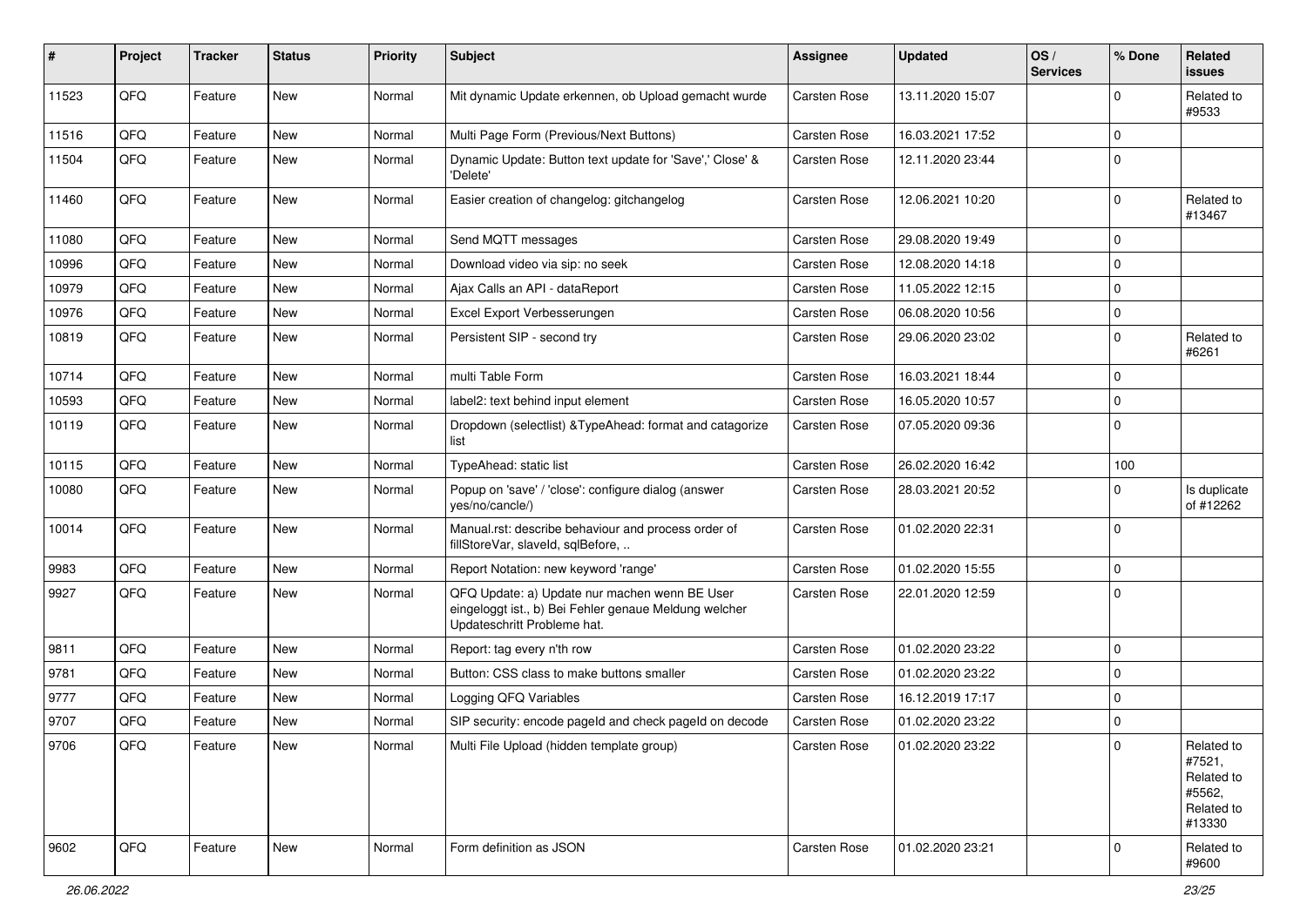| ∦    | Project | <b>Tracker</b> | <b>Status</b> | <b>Priority</b> | Subject                                                                                                | Assignee            | <b>Updated</b>   | OS/<br><b>Services</b> | % Done      | Related<br><b>issues</b> |
|------|---------|----------------|---------------|-----------------|--------------------------------------------------------------------------------------------------------|---------------------|------------------|------------------------|-------------|--------------------------|
| 9537 | QFQ     | Feature        | <b>New</b>    | Normal          | FormEditor: Edit fieldset in FrontEnd                                                                  | Carsten Rose        | 01.02.2020 23:22 |                        | $\Omega$    |                          |
| 9352 | QFQ     | Feature        | <b>New</b>    | Normal          | FE 'Native' fire slaveld, sqlAfter, sqlIns                                                             | Carsten Rose        | 01.02.2020 23:22 |                        | 0           |                          |
| 9348 | QFQ     | Feature        | <b>New</b>    | Normal          | defaultThumbnailSize: pre render thumbnails                                                            | <b>Carsten Rose</b> | 12.06.2021 09:05 |                        | $\Omega$    |                          |
| 9221 | QFQ     | Feature        | <b>New</b>    | Normal          | typeAhead: Zeichenlimite ausschalten                                                                   | <b>Carsten Rose</b> | 08.05.2021 17:06 |                        | $\Omega$    |                          |
| 9208 | QFQ     | Feature        | <b>New</b>    | Normal          | Manage 'recent' records                                                                                | <b>Carsten Rose</b> | 01.02.2020 23:22 |                        | $\Omega$    |                          |
| 9136 | QFQ     | Feature        | <b>New</b>    | Normal          | Create ZIP files with dynamic PDFs                                                                     | Carsten Rose        | 01.02.2020 23:22 |                        | $\Omega$    |                          |
| 9129 | QFQ     | Feature        | <b>New</b>    | Normal          | sqlValidate: Message as notification, not as error                                                     | Carsten Rose        | 01.02.2020 23:22 |                        | $\Omega$    | Related to<br>#9128      |
| 9128 | QFQ     | Feature        | <b>New</b>    | Normal          | Error Message: not replaced variables- a) replace back to<br>$\langle \{ \cdot, b \rangle$ underline   | <b>Carsten Rose</b> | 01.02.2020 23:22 |                        | $\mathbf 0$ | Related to<br>#9129      |
| 8975 | QFQ     | Feature        | New           | Normal          | Report Notation: 2.0                                                                                   | <b>Carsten Rose</b> | 01.02.2020 23:22 |                        | $\Omega$    | Related to<br>#8963      |
| 8962 | QFQ     | Feature        | <b>New</b>    | High            | allow for form fields with identical names                                                             | <b>Carsten Rose</b> | 03.05.2021 21:14 |                        | $\Omega$    |                          |
| 8806 | QFQ     | Feature        | New           | Normal          | SQL Function nl2br                                                                                     | Carsten Rose        | 01.02.2020 23:22 |                        | 0           |                          |
| 8719 | QFQ     | Feature        | <b>New</b>    | Normal          | extraButtonLock: add support for 0/1                                                                   | <b>Carsten Rose</b> | 01.02.2020 23:22 |                        | $\mathbf 0$ |                          |
| 8702 | QFQ     | Feature        | <b>New</b>    | Normal          | Load Record which is locked: missing user info                                                         | <b>Carsten Rose</b> | 11.12.2019 16:16 |                        | $\Omega$    | Related to<br>#9789      |
| 8336 | QFQ     | Feature        | <b>New</b>    | Normal          | Form > modified > Close New: a) Optional disable popup, b)<br>custom text, c) mode on save: close stay | <b>Carsten Rose</b> | 01.02.2020 23:22 |                        | $\Omega$    | Related to<br>#8335      |
| 8217 | QFQ     | Feature        | <b>New</b>    | Normal          | if-elseif-else construct                                                                               | <b>Carsten Rose</b> | 16.03.2021 18:41 |                        | $\mathbf 0$ | Related to<br>#10716     |
| 8187 | QFQ     | Feature        | <b>New</b>    | Normal          | Subrecord: enable/hide new button - make new/edit/delete<br>customizeable.                             | <b>Carsten Rose</b> | 06.03.2021 18:44 |                        | $\Omega$    | Related to<br>#11326     |
| 8089 | QFQ     | Feature        | <b>New</b>    | Normal          | Copy/Paste for FormElements                                                                            | <b>Carsten Rose</b> | 01.02.2020 23:22 |                        | $\Omega$    |                          |
| 7924 | QFQ     | Feature        | New           | Normal          | Radio/Checkbox with Tooltip                                                                            | <b>Carsten Rose</b> | 01.02.2020 23:22 |                        | $\Omega$    |                          |
| 7920 | QFQ     | Feature        | <b>New</b>    | Normal          | FE: Syntax Highlight, Zeinlenumbruch                                                                   | <b>Carsten Rose</b> | 01.02.2020 10:03 |                        | 0           |                          |
| 7850 | QFQ     | Feature        | New           | High            | Upload records: non 'pathFileName' column                                                              | <b>Carsten Rose</b> | 03.05.2021 21:14 |                        | $\Omega$    |                          |
| 7812 | QFQ     | Feature        | New           | Normal          | FE 'Subrecord' - new option 'subrecordShowFilter',<br>'subrecordPaging'                                | <b>Carsten Rose</b> | 01.02.2020 23:22 |                        | $\mathbf 0$ |                          |
| 7683 | QFQ     | Feature        | New           | Normal          | Special column names in '{{ SELECT  AS _link }}' should<br>be detected                                 | <b>Carsten Rose</b> | 01.02.2020 23:21 |                        | 0           |                          |
| 7681 | QFQ     | Feature        | <b>New</b>    | Normal          | Optional switch off 'check for modified record'                                                        | Carsten Rose        | 01.02.2020 23:21 |                        | $\mathbf 0$ |                          |
| 7660 | QFQ     | Feature        | New           | Normal          | IMAP: import mails to DB, move / delete mails                                                          | Carsten Rose        | 01.02.2020 09:52 |                        | $\mathbf 0$ |                          |
| 7521 | QFQ     | Feature        | New           | Normal          | TemplateGroup: fe.type=upload                                                                          | Carsten Rose        | 01.02.2020 23:21 |                        | 0           | Related to<br>#9706      |
| 7520 | QFQ     | Feature        | New           | Normal          | QR Code:  AS _qr ( AS _link)                                                                           | Carsten Rose        | 01.02.2020 23:22 |                        | 0           |                          |